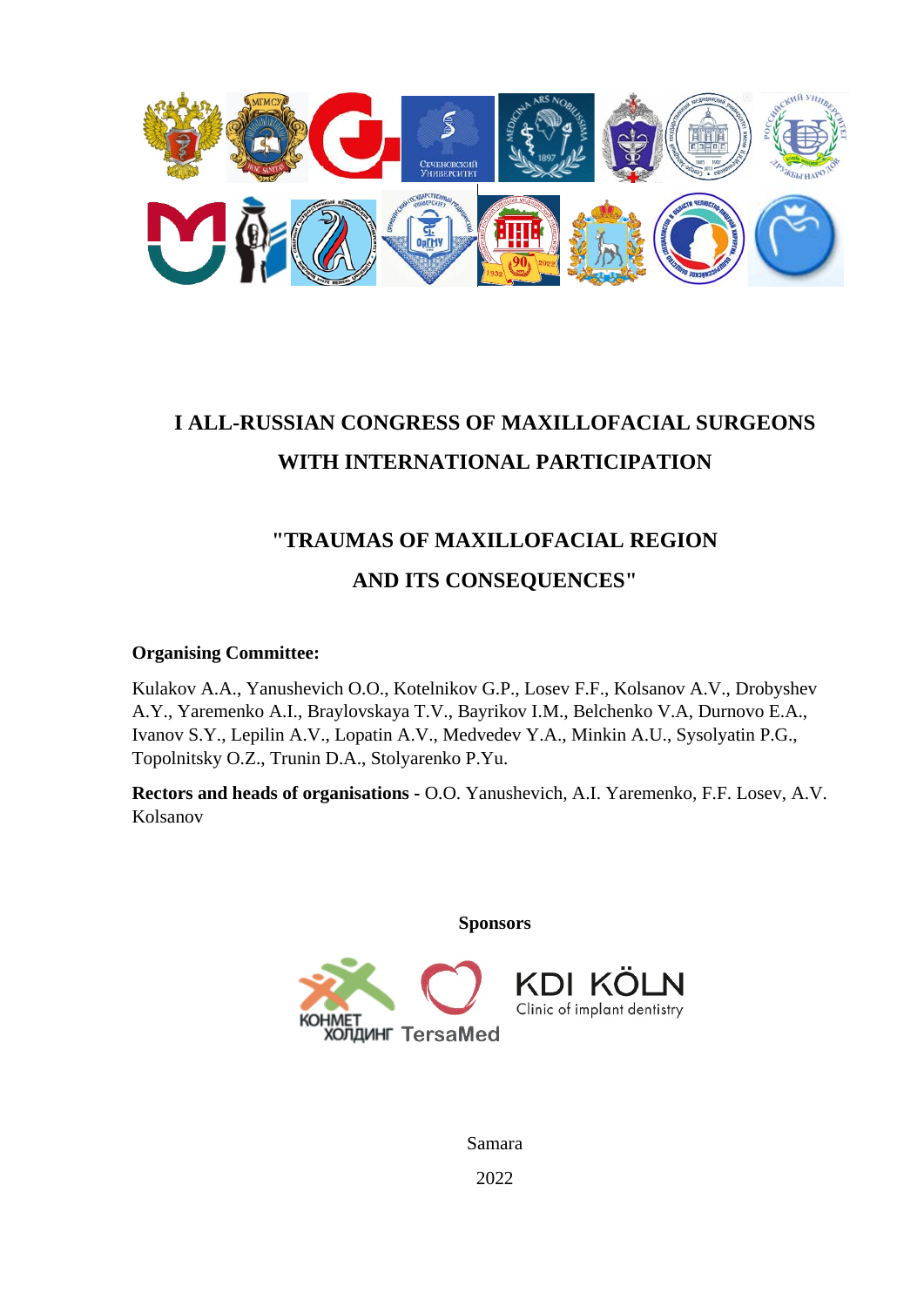# **P R O G R A M**

# **I ALL-RUSSIAN CONGRESS MAXILLOFACIAL SURGEONS WITH INTERNATIONAL PARTICIPATION**

# **"INJURIES OF THE MAXILLOFACIAL REGION AND THEIR CONSEQUENCES"**

**June 6-7, 2022 Samara**

> **Samara 2022**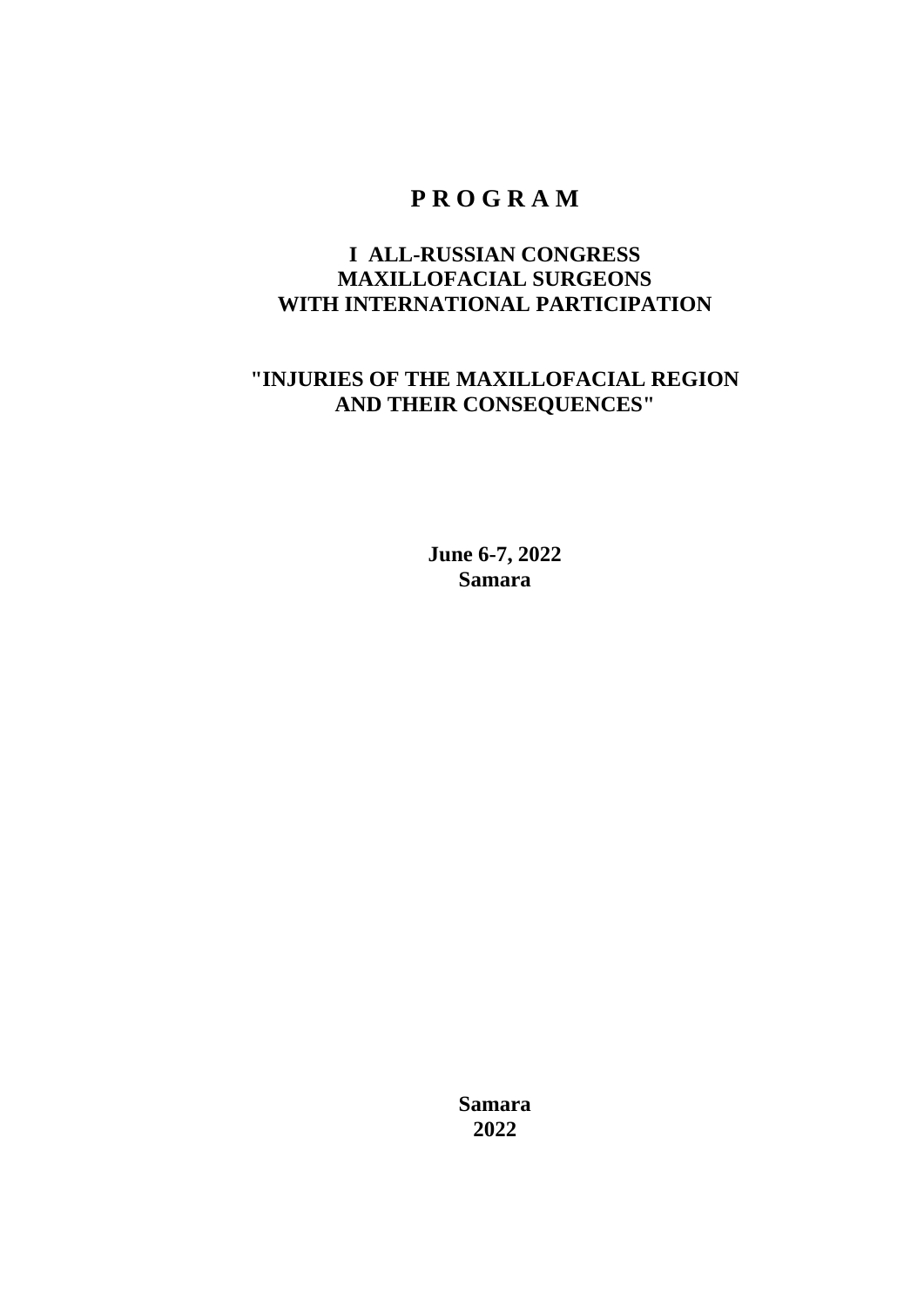# **OPENING CEREMONY OF THE I ALL-RUSSIAN CONGRESS OF MAXILLOFACIAL SURGEONS WITH INTERNATIONAL "TRAUMAS OF MAXILLOFACIAL REGION AND THEIR AFTERMATH"CONGRESS PROGRAM**

Federal State Budgetary Educational Institution of Higher Education "Samara State Medical University" of the Ministry of Healthcare of the Russian Federation,

2nd floor, Academic Council Meeting Hall

| $10.00 - 10.05$ | Welcome speech<br>Mikhail Albertovich Murashko - Minister of Health of the<br><b>Russian Federation</b> |
|-----------------|---------------------------------------------------------------------------------------------------------|
| $10.05 - 10.10$ | Welcoming speech<br><b>Dmitry Azarov - Governor of Samara region</b>                                    |
| $10.10 - 10.15$ | Welcoming speech<br><b>Gennady Kotelnikov - Chairman of the Samara Regional Duma</b>                    |
| $10.15 - 10.20$ | Welcome speech<br>Armen Benyan - Minister of Health, Samara region                                      |
| $10.20 - 10.25$ | Welcoming speech<br>Alexander Kolsanov - Rector, Samara State Medical University                        |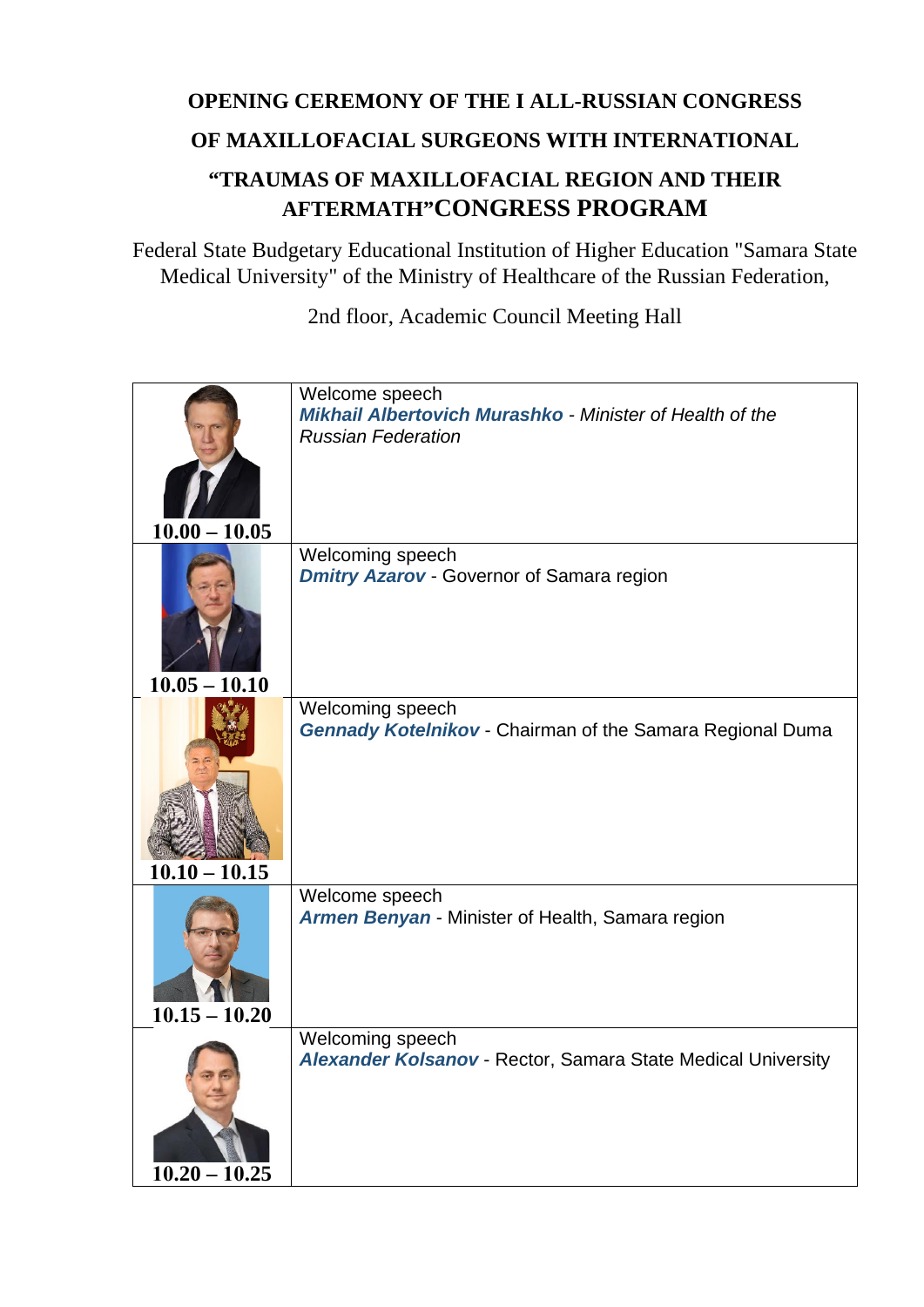| $10.25 - 10.30$ | Welcome speech<br>Fedor Losev - MD, PhD, Professor, Director of the Central<br>Research Institute of Dentistry and Maxillofacial Surgery of the<br>Russian Ministry of Health                                                                                                                                                                                                                                                                                                                              |
|-----------------|------------------------------------------------------------------------------------------------------------------------------------------------------------------------------------------------------------------------------------------------------------------------------------------------------------------------------------------------------------------------------------------------------------------------------------------------------------------------------------------------------------|
| $10.30 - 10.35$ | Welcome speech<br><b>Anatoly Kulakov - Academician of the Russian Academy of</b><br>Sciences, Doctor of Medicine, Professor, Chief External Specialist<br>in the field of maxillofacial surgery, President of the Society of<br>Experts in the field of maxillofacial surgery                                                                                                                                                                                                                              |
| $10.35 - 10.40$ | Welcome speech<br><b>Oleg Yanushevich - Rector of A.I. Evdokimov Moscow State</b><br>Medical University, RAS Academician, Honored Physician of the<br>Russian Federation, Chief Outpatient Dentist of the Russian<br>Ministry of Health, Doctor of Medicine, Professor                                                                                                                                                                                                                                     |
| $10.40 - 10.45$ | Welcome speech<br><b>Andrey Yaremenko - President of the Dental Association of</b><br>Russia, Doctor of Medicine, Professor, Vice-Rector for Academic<br>Affairs of the I.P. Pavlov First St. Petersburg State Medical<br>University, Head of the Department of Dental Surgery and<br>Maxillofacial Surgery, Vice-President of the Society of Experts in<br>the field of maxillofacial surgery                                                                                                             |
| $10.45 - 10.50$ | Welcome speech<br><b>Dmitry Trunin - Director of the Institute of Dentistry at Samara</b><br>State Medical University, laureate of the Russian Federation<br>Government Award in Science and Technology, Honorary<br>President of the Russian Dental Association, Vice-President of the<br>Russian Medical Association, Chief Supervising Dentist of the<br>Volga Federal District, Doctor of Medicine, Professor                                                                                          |
| $10.50 - 10.55$ | Welcome speech<br>Chairman of the Organising Committee:<br><b>Ivan Bairikov</b> - Corresponding member of RAS, Doctor of<br>Medicine, Professor, Honoured Worker of Higher Education of the<br>Russian Federation, Head freelance specialist in maxillofacial<br>surgery of Samara region, Board member of Society of Experts in<br>the field of maxillofacial surgery, Head of the chair of maxillofacial<br>surgery and dentistry of Samara State Medical University of the<br>Health Ministry of Russia |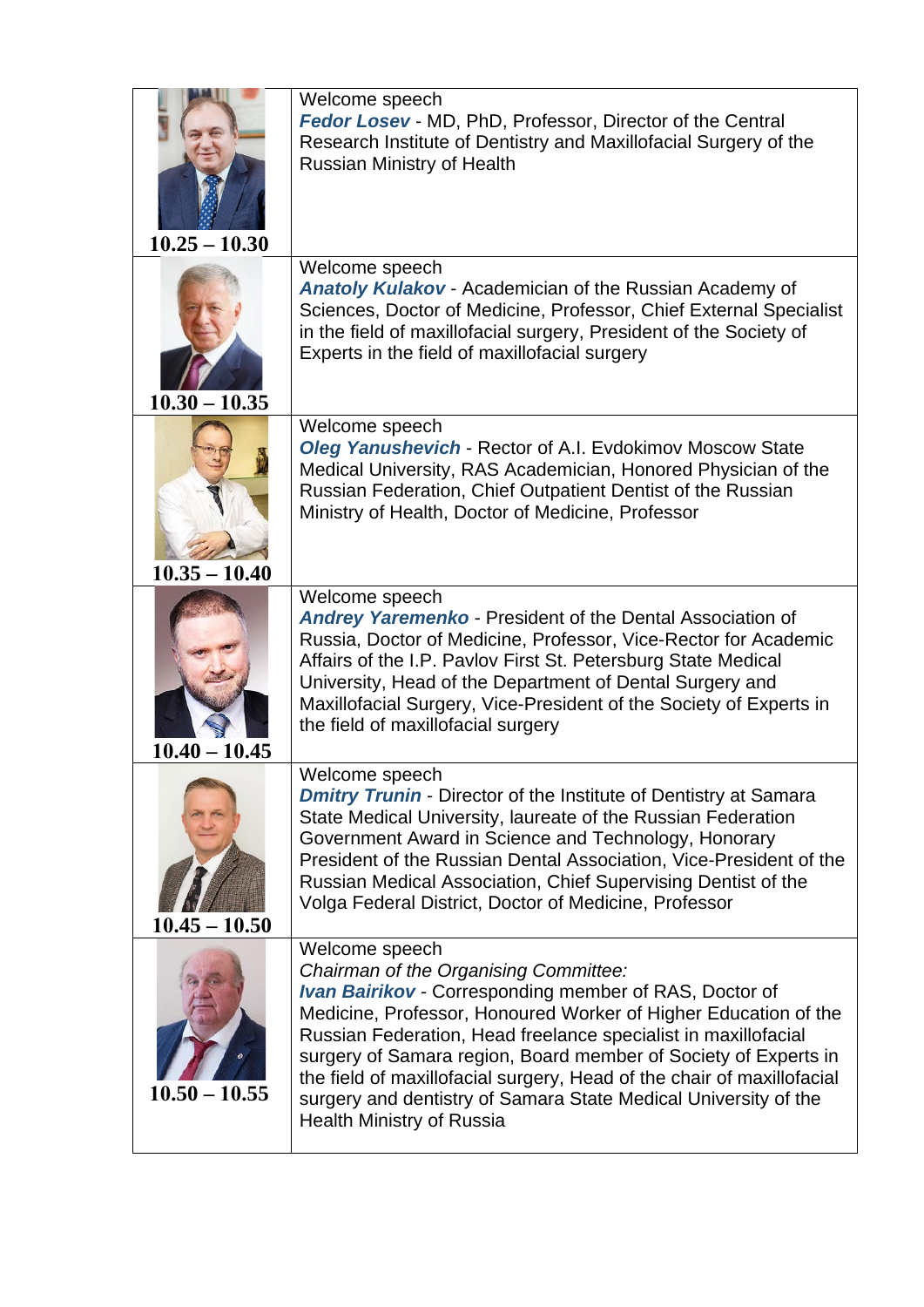# **CONGRESS PROGRAM**

#### **Location of the congress**

Federal State Budgetary Institution of Higher Education "Samara State Medical University" of the Ministry of Health of the Russian Federation. Address: Samara, Gagarin str., 18, 2nd floor, Academic Council meeting room.

#### **Address: st. Gagarina, 18, 2nd floor, meeting room of the Academic Council**

**The beginning of the congress** *June 6, 2022 – 10:00* **Registration of participants and invited guests: from 08:00 to 10:00**

#### **Session I.**

# **Topic: INJURIES OF THE MAXILLOFACIAL REGION AND THEIR CONSEQUENCES**

**Chairman**: **Kulakov A. A.**, Academician of the Russian Academy of Sciences, Doctor of Medical Sciences, Professor, chief freelance specialist in the profile of maxillofacial surgery **Presidium**: Drobyshev A. Yu., Bayrikov I. M.

#### **11:00 – 11:20**

# **1. OSTEOSYNTHESIS OF THE LOWER JAW — AN OPERATION FOR EMERGENCY INDICATIONS?[!](https://translate.google.ru/;)**

**Speaker***:* **Andrey Ilyich Yaremenko,** President of the Dental Association of Russia, Vice-President of the Society of Specialists in the Field of Maxillofacial Surgery, Chief freelance specialist-Maxillofacial surgeon of the North-Western Federal District, Head of the Department of Surgical Dentistry and Maxillofacial Surgery of I.P. Pavlov PSPbSMU, MD, Professor

#### **Co-authors: Petrov N. L., Kalakutsky I. N.**

*The First St. Petersburg State Medical University named after I. P. Pavlov, St. Petersburg*

The report is devoted to the actual problem of maxillofacial surgery: surgical tactics for fractures of the lower jaw. The decision on the timing of surgical care for victims with fractures of the lower jaw is considered depending on the nature of the damage to the jaw, the presence of a combined or combined injury, as well as the organization of emergency surgical care. The legal aspect is also taken into account, namely, the current regulatory documents regulating the provision of assistance to patients with trauma.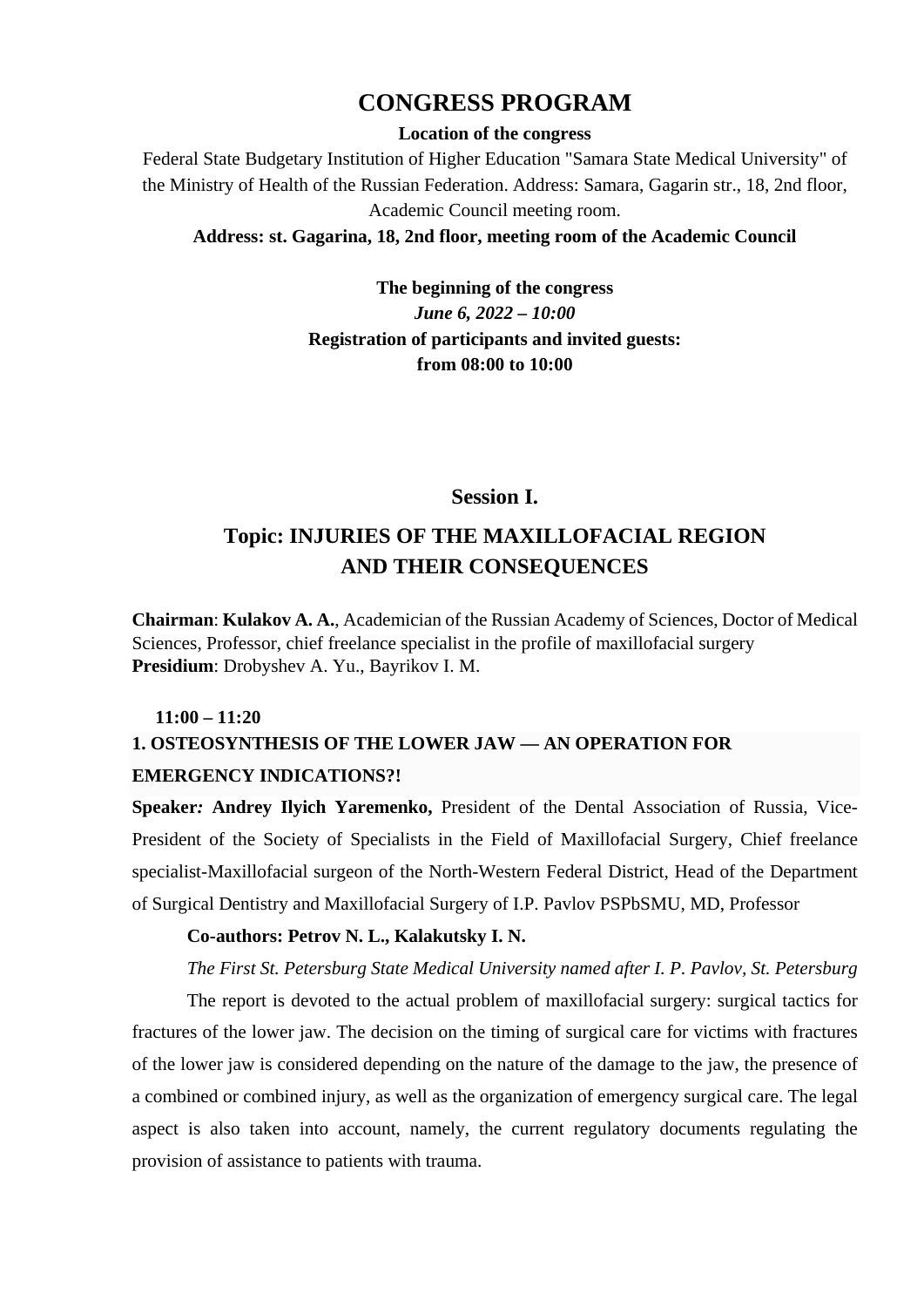#### **11:20 – 11:45**

### **2. CONCEPTS, EVOLUTION AND PROSPECTS OF POST-TRAUMATIC MAXILLOFACIAL RECONSTRUCTIONS**

#### **Speaker: Joel Ferri,** Head of the Department of Maxillofacial Surgery

#### *Roger Salengro Hospital, Lille University Hospital (Lille, France)*

Over the centuries, the concepts of reconstruction of the maxillofacial area have developed based on the knowledge and experience of surgeons.. The first recorded case of a bone graft was a xenograft from a dog to a human (but at that time it was removed due to religious. Soon the autograft became the standard and is still widely used. However, it has certain problems.. Moreover, it has limitations when the surrounding soft tissues do not have the proper quality. In such situations, a vascularized bone graft has great advantages, and today a free fibular flap is the gold standard for reconstruction of large defects of the mandible. Under certain circumstances, osteodistraction may be used. However, the painfulness of these methods and the progress of industry make us think about the use of biomaterials. The development of 3D planning offers accuracy unattainable in passing. The combination of these two technologies related to bioprinting and stem cells makes us think that reconstruction in maxillofacial trauma will soon reach a new level.

#### **11:45 – 12:05**

#### **3. MODERN POSSIBILITIES OF SURGICAL TREATMENT AND REHABILITATION OF PATIENTS WITH FRACTURES OF THE CONDYLAR PROCESS OF THE MANDIBLE**

**Speaker: Drobyshev A. Yu.,** Director of the Clinical Center of Maxillofacial, Reconstructive and Plastic Surgery, Vice-President of the Society of Specialists in the Field of Maxillofacial Surgery, Head of the Department of Maxillofacial and Plastic Surgery of the Moscow State Medical University named after A.I. Evdokimov, Honored Doctor of the Russian Federation, Doctor of Medical Sciences, Professor.

#### **Co-authors: Sviridov E. G., Izotov O. I.**

*A. I. Evdokimov Moscow State Medical University, Moscow*

#### **12:05 – 12:20**

### **4. CHANGES IN INJURIES OF THE ZYGOMATIC-ORBITAL COMPLEX IN SOUTHERN ITALY: A COMPARATIVE STUDY FOR 22**

*Speaker:* **Francesco Saverio De Ponte,** Professor, Maxillofacial and oral surgeon from the *University of Messina (Sicily, Italy)*

Objectives: The aim of this research was to assess the changes in orbitozygomatic complex traumas in the last 22 years, with regards of the epidemiological aspects on sex and age incidence, cause of trauma, treatment and outcome.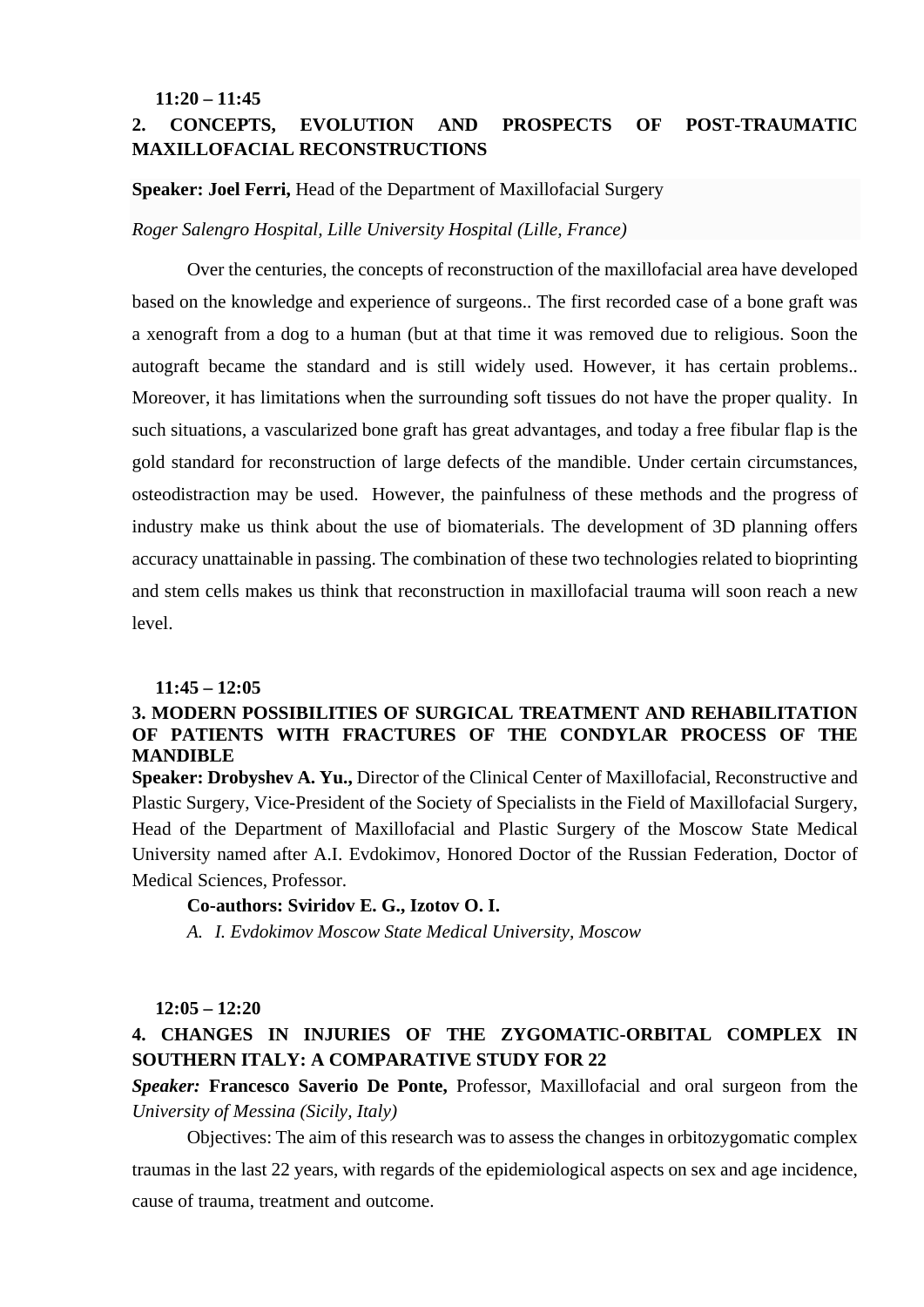Materials and Methods: A retrospective comparative study was outlined using data retrieved from the hospital archive searching for diagnosis of orbitozygomatic complex fractures. Reports were collected from January 1st 2000 to December 31st 2021. Data including gender, age, medical history, trauma aetiology and fracture patten, ocular injury, treatment, outcome and complications were collected.

Results: 1496 patients' records were collected, 719 of which were pure orbitozygomatic fractures. Overall male/female ratio was 3.9:1. Pre and post orthoptic evaluation was performed on all patients. As regards age, the 0-18 years group had the lowest incidence (12%) while 19-30, 31-45, 46-60 and over 60 groups shared the same overall rate (20-25%). 86.8% of patients were resident in Sicily while 10.4% of patients were resident in Calabria. Leading cause of trauma was car accident (32.1%). 84.4% of patients had a clear indication for surgical management mainly treated using subcilliary approach.

Conclusion: Orthoptic assessment appears to be of paramount importance in orbitozygomatic complex traumas diagnostic pathway. While contradictory findings regarding the epidemiological data of patients are present in literature, long-term retrospective trend analysis may overcome this issue, leading to a more efficient treatment plan.

#### **12:20 – 12:40**

### **5. GUSTAVE GINESTET (1897-1966) – HIS CONTRIBUTION TO THE TRAUMATOLOGY OF THE MAXILLOFACIAL REGION**

### **Speaker: Alex Clement,** Maxillofacial surgeon

#### *Longjumeau Hospital, (Longjumeau, France)*

Contemporary of Alexander A. Limberg (1894-1974), Gustave Ginestet participated in the First World War and was wounded (March 01, 1918). In 1922, he graduated from the Faculty of Medicine. In 1923, he graduated from the Faculty of Dentistry. In 1933, Ginestet was appointed head of the Department of maxillofacial surgery (then the Department of "dentistry") as the heir of Dr. Alberic Pont (1870-1960) and in 1936 moved to Paris to become head of the Department of Maxillofacial surgery at the Val-de-Grâce Military Hospital after Dr. Jean-Henri Bercher (1883- 1963). Ginestet was engaged in reconstructive operations, surgery of the temporomandibular joint, orthognathic, dental-alveolar surgery and traumatology of the maxillofacial region. In the traumatology of the maxillofacial region, he proposed a hook of the same name for correcting a fracture of the zygomatic arch, his arches for splinting fractures of the jaws and, in 1934, an apparatus for extra-focal osteosynthesis of a fracture of the lower jaw. One can quote from his printed works:

- "Cylindrical flaps in reconstructive surgery" (1948);

- "Surgical treatment of fractures of the jaws" (1955), together with Dr. L. Merville;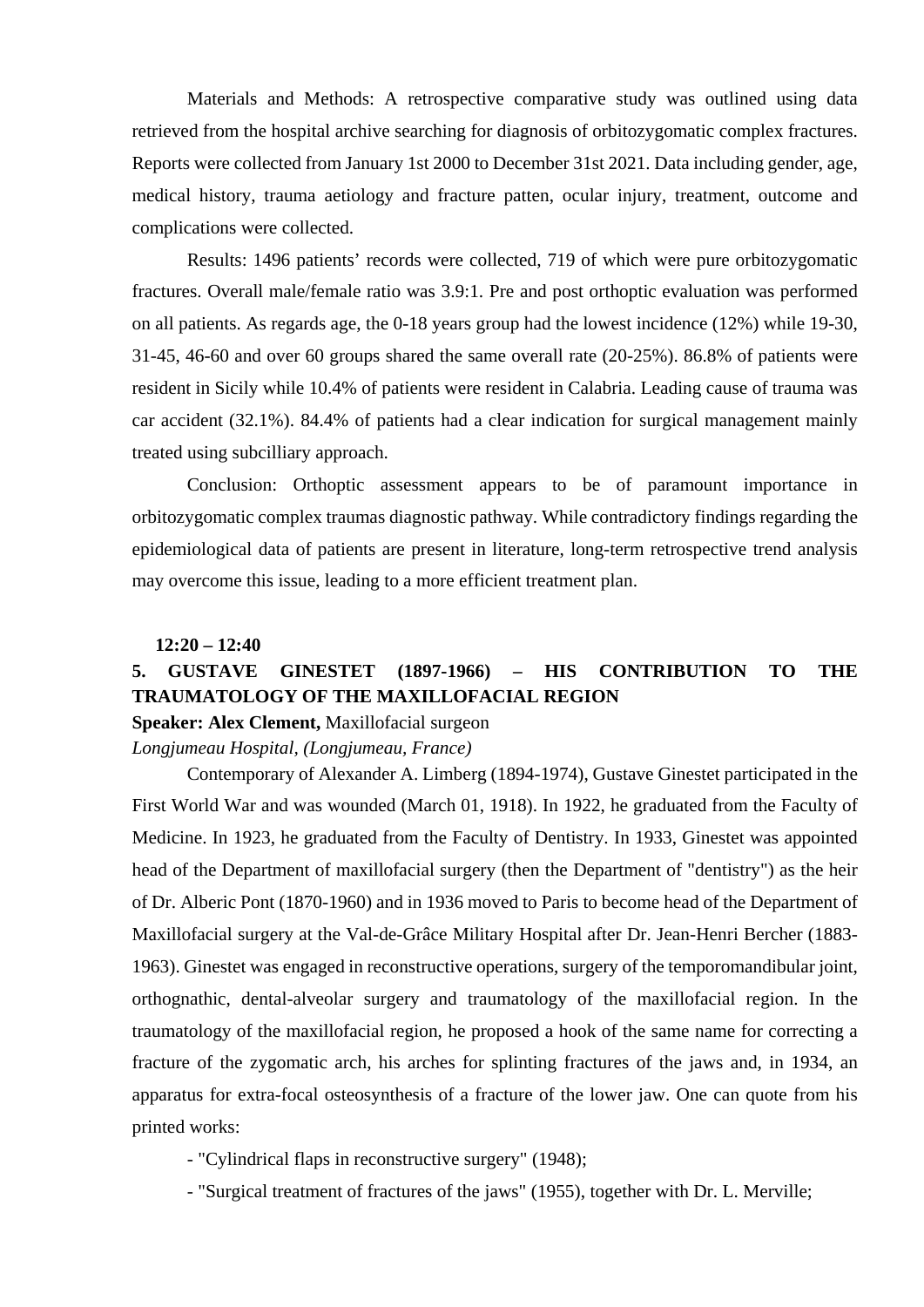On April 04, 1966, due to a cerebral hemorrhage, Gustave Ginestet died at the age of 68.

#### **12:40 – 13:00**

#### **6. FEATURES OF MINE-BLAST WOUNDS OF THE FACE**

**Speaker: Sergey Aleksandrovich Epifanov,** Head of the Department of Maxillofacial Surgery, Pirogov Center, Moscow)

**Co-authors**: Kraynyukov P.E., Shchipanova Yu.Yu.

*National Medical and Surgical Center named after N.I. Pirogov; Peoples' Friendship University of Russia, Moscow*

The report presents the features of mine-explosive wounds of the maxillofacial region and their key differences from shotgun and bullet gunshot wounds. These features determine the complexity of surgical treatment of this category of patients and require a comprehensive interdisciplinary approach.

# **13:00-14:00 Break**

#### **14:00 – 14:15**

# **7. EXPERIMENTAL AND CLINICAL SUBSTANTIATION OF NEW TECHNOLOGIES FOR SURGICAL TREATMENT OF MANDIBULAR FRACTURES**

**Speaker: <sup>1</sup>Matchin Alexander Artemyevich**, Head of the Department of Dentistry and Maxillofacial Surgery, MD, Professor, Honored Doctor of the Russian Federation

Co-authors: <sup>1</sup>Nosov E. V., <sup>1</sup>Stadnikov A. A., <sup>1</sup>Mats E. G., <sup>2</sup>Klevtsov G. V., <sup>3</sup>Valiev R. Z. *FGBOU IN OrGMU of the Ministry of Health of Russia, Orenburg Tolyatti State University, Togliatti UFIM State Aviation Technical University, Ufa*

For injuries of the maxillofacial region for the period from 2001 to 2019, 9342 patients received specialized treatment, which accounted for 29.9% of the total number of treated patients Experimental histological studies of reparative histogenesis of soft tissues and bones and their regulation were carried out. The positive effect of exogenously administered oxytocin on the course of reparative processes in soft tissues and bones of the maxillofacial region, including when fixing fragments of the mandible with nanostructured titanium mini-plates and mini-screws, has been proved. Mini-plates made of nanostructured titanium for fixing jaw fragments in fractures, a device for bone osteosynthesis in maxillofacial surgery have been developed and tested in experimental conditions.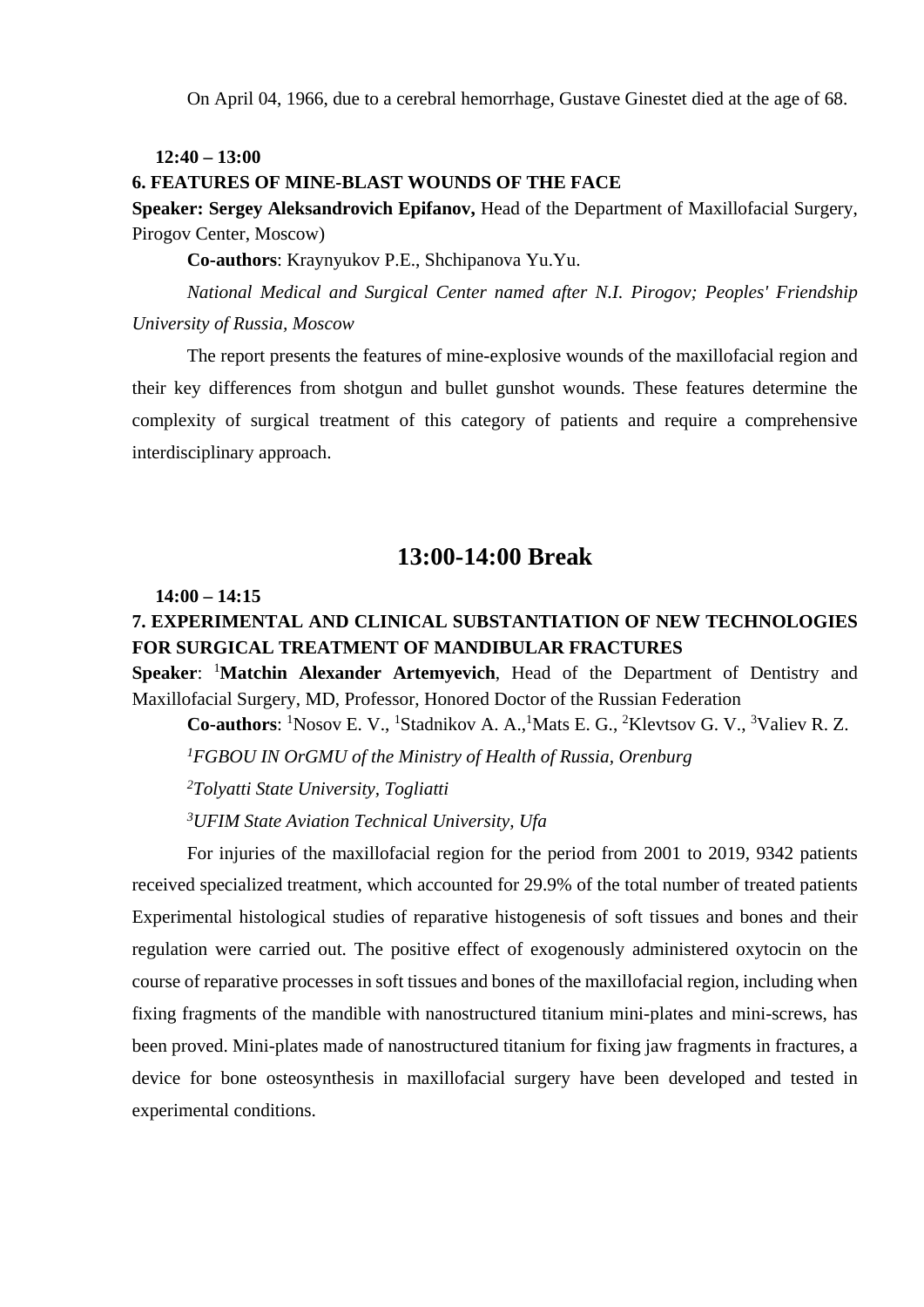**14:15 – 14:30**

### **8. TREATMENT OF RESIDUAL POST-TRAUMATIC DEFORMITIES OF THE CRANIOFACIAL**

**Speaker: Pramod Subash,** Professor, Head of the Department of Maxillofacial Surgery, Maxillofacial Surgeon

 *Amrita Institute of Medical Sciences Campus School of Dentistry, (Kochi, India)*

Despite the fact that, as is known, the primary early treatment of facial trauma allows you to get the best results, secondary residual deformities of the middle zone of the face often form after treatment.. Factors such as incorrect or incomplete diagnosis, insufficient competence or severe general condition of the patient play a role in the formation of secondary post-traumatic deformities of the middle zone of the. Such deformities can lead to functional and aesthetic disorders affecting vision, breathing, speech or chewing. These consequences are difficult to treat and require multiple interventions to achieve an acceptable result.In order to improve the results of treatment, it is necessary to apply not only the basic principles of craniofacial reconstruction, but also advanced technologies such as intraoperative navigation and intraoperative radiography.

#### **14:30 – 14:50**

#### **9. RECONSTRUCTIVE MICROSURGERY FOR GUNSHOT WOUNDS**

**Speaker: Tereshchuk Sergey Vladimirovich,** Candidate of Medical Sciences, Associate Professor of the Department of Maxillofacial Surgery named after N.N. Bazhanov Dental Institute. Borovsky I.M. Sechenov First Moscow State Medical University of the Ministry of Health of the Russian Federation (Sechenov University); Head of the Maxillofacial Surgery and Dentistry Center of the Federal State Budgetary Institution "N.N. Burdenko Main Military Clinical Hospital" of the Ministry of Defense of the Russian Federation I.M. Sechenov First Moscow State Medical University, Moscow

#### **Co-author: Sukharev V. A.**

*Peoples' Friendship University of Russia, Ministry of Education and Science of Russia, N.N. Burdenko Main Military Clinical Hospital of the Ministry of Defense of the Russian Federation, Moscow*

Gunshot wounds are characterized by the vastness of the affected area of several areas of the body at the same time, the complexity of the structure of the wound canal and multiplicity. The features of the pathogenesis of a gunshot wound require the removal of non-viable tissues and the creation of conditions for its drainage. The healing of an open wound is associated with varying degrees of degeneration of the surrounding tissues, extending far from the primary lesion zone. All this leads to an increase in the healing time of wounds and loss of function. The report analyzes the experience of using revascularized autografts to restore the shape and function of body parts damaged as a result of gunshot wounds at different stages of their surgical treatment.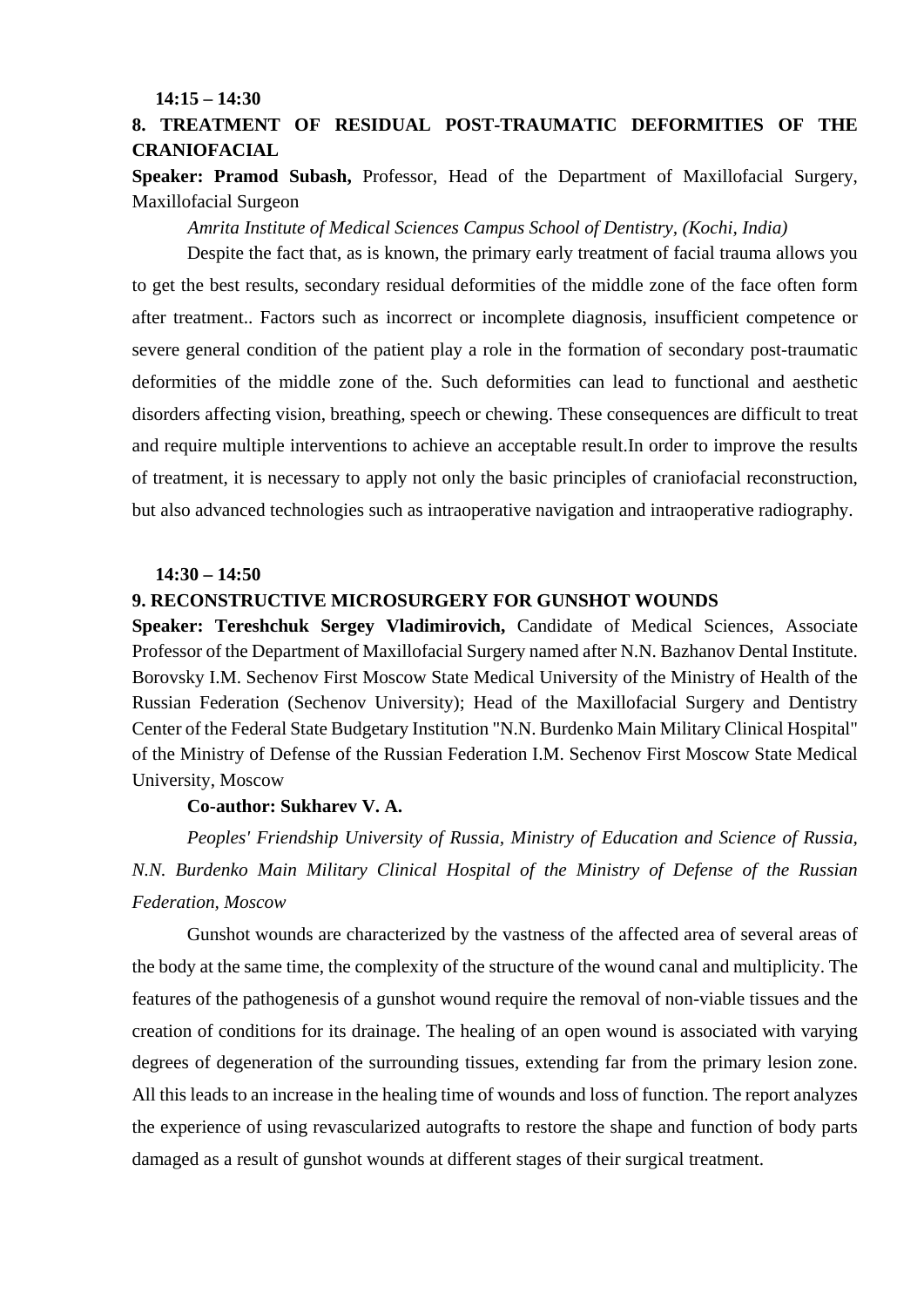#### **14:50 – 15:05**

### **10. TRAUMATIC INJURIES OF THE ZYGOMATIC-ORBITAL COMPLEX: FROM THE PAST TO THE FUTURE**

**Speaker: Nina Evgenievna Khomutinnikova,** Candidate of Medical Sciences, Associate Professor of the Department of Surgical Dentistry and Maxillofacial Surgery, Chief freelance specialist in the profile "Maxillofacial surgery" of the Ministry of Health of the Nizhny Novgorod region.

#### **Co-authors: Durnovo E. A., Vyseltseva Yu. V., Mishina N. V., Borisov S. A.**

#### *FSBEI HE "PIMU" MOH Russia, Nizhny Novgorod*

The report presents methods of diagnosis and treatment of fractures of the zygomaticorbital complex (ZOC) and post-traumatic deformities of the ZOC over a 10-year period. The role of interdisciplinary interaction in treatment planning is highlighted. The advantages and disadvantages of existing methods are reflected, complications are analyzed. A personalized approach to the use of 3D implants in the treatment of post-traumatic deformities of the ZOC is presented.

#### **15:05 – 15:25**

# **11. CHOOSING AN IMPLANT FOR CORRECTION OF AN ORBITAL FRACTURE Speaker: Mikhail Mikhailovich Solovyov (Junior)**, Head of the Department of Maxillofacial Surgery of St. Petersburg State Medical University, City Multidisciplinary Hospital No. 2, PhD, Associate Professor of the Department of Dentistry of Surgical and Maxillofacial Surgery.

#### **Co-authors: Nikolaenko V. P., Trofimov I. G., Onokhova T. L.**

#### *FSBEI HE Pavlov FSPbSMU MOH Russia, St. Petersburg*

The report summarizes the experience of treating more than 1,000 patients with fractures of the walls of the orbit, the cheekbone and nasoorbital complex, who received assistance on the basis of the Department of maxillofacial surgery of St. Petersburg State Medical Institution "City Multidisciplinary Hospital No. 2" of St. Petersburg from 1994 to 2020. A systematization of implants used for fracture correction is proposed, based on their physical properties and volumetric characteristics, which allows individualizing the treatment program for the group of patients under. An algorithm for choosing an implant has been compiled, taking into account the features of the fracture and the tasks facing the surgeon. The features of the fracture affecting the technical complexity of the operation are determined. Conclusion: competent selection of the implant, based on consideration of its physical characteristics, minimizes the risk of failure in the treatment of patients with fractures of the orbit and periorbital zone of the facial skull.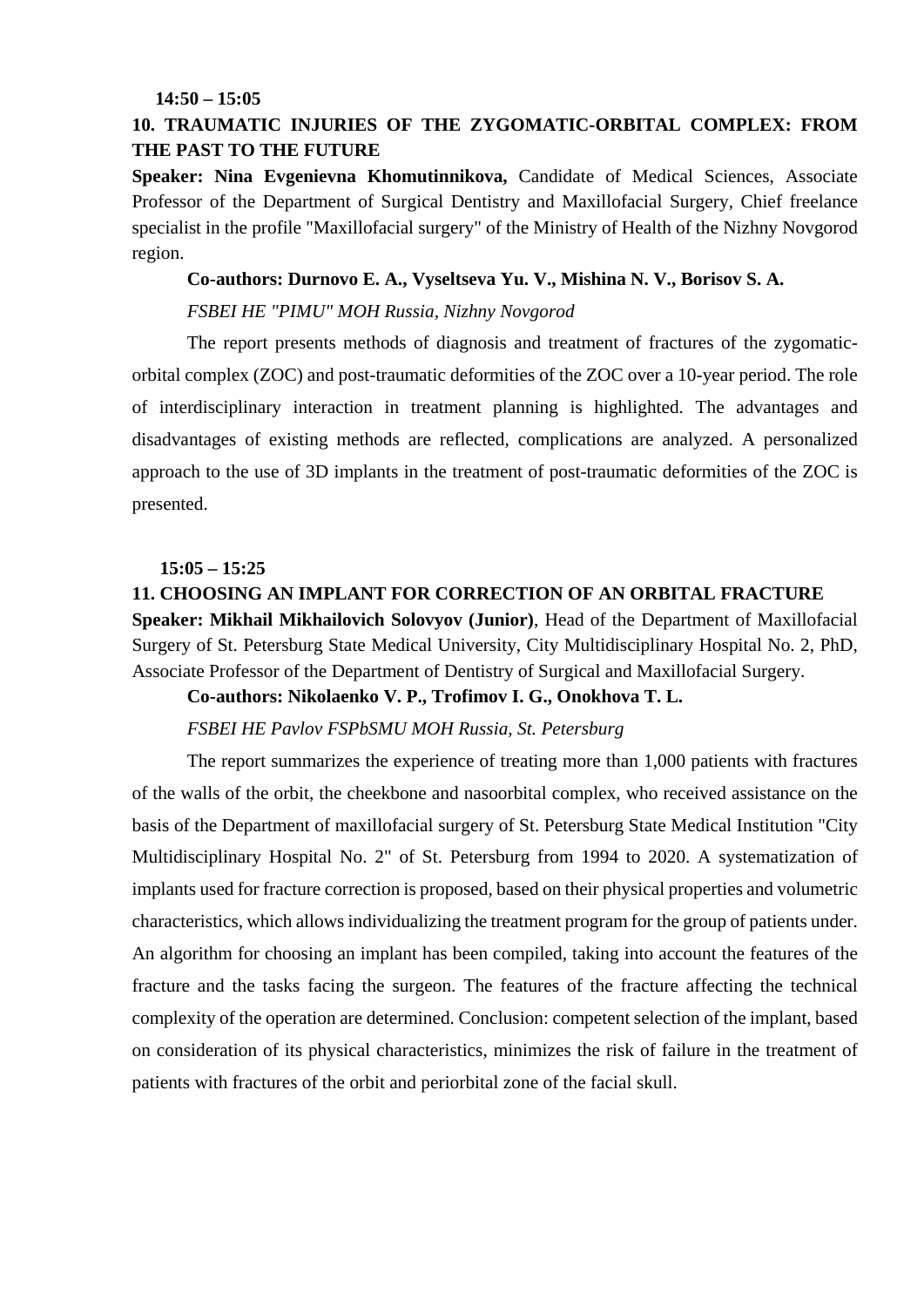**15:25 – 15:40**

### **12. DAMAGE TO THE MAXILLOFACIAL REGION IN THE STRUCTURE OF AVIATION POLYTRAUMA AS A RESULT OF THE CRASH OF AN AN-2 PASSENGER LIGHT-ENGINE AIRCRAFT IN THE NAO**

**Speaker: Alexander Uzbekovich Minkin**, Member of the Board of the Society of Specialists in the field of Maxillofacial Surgery, Head of the Department of Maxillofacial Surgery and Surgical Dentistry, MD, Professor, Honored Doctor of the Russian Federation.

#### **Co-authors: Avdyshoev I. O., Gusev A. I., Chizhov A. Yu.**

*FSBEI HE SSMU MOH Russia, Arkhangelsk*

#### *FSBEI HE SSMU "Arkhangelsk Regional Clinical Hospital", Arkhangelsk*

The analysis of the nature of traumatic injuries, the possibility of providing timely specialized assistance to victims of plane crashes and the discussion of tactics and methods of treatment of patients with injuries of the maxillofacial region on the example of a plane crash in Naryan-Mare. The nature of the injuries received and the frequency of craniofacial injuries, the effectiveness of surgical treatment and rehabilitation of victims on the basis of the FGBOU in the GBUZ of JSC AOKB were studied.

#### **15:40 – 15:55**

### **13. ADDITIVE TECHNOLOGIES IN ORTHOGNATHIC SURGERY FOR POSTTRAUMATIC DEFORMITIES**

**Speaker**: **Andrey Sergeevich Bagnenko,** Deputy Head of the Department of Maxillofacial Surgery and Surgical Dentistry, PhD, Associate Professor.

#### **Co-authors: Grebnev G. A., Magradze G. N.**

*Military Medical Academy named after S.M. Kirov, St. Petersburg*

The report will present the application of additive technologies in orthognathic surgery for post-traumatic deformities.

#### **15:55 – 16:10**

### **14. COMPREHENSIVE REHABILITATION OF PATIENTS WITH ACQUIRED JAW DEFECTS USING DENTAL IMPLANTS (CLINICAL ASPECTS)**

**Speaker**: **Deniev Abdallah Magomedovich,** Candidate of Medical Sciences, Maxillofacial surgeon of the Department of Reconstructive Maxillofacial and Plastic Surgery

#### **Co-authors: Brailovskaya T. V., Verbo E. V., Bolshakov M. N.**

*National Medical Research Center "Central Research Medical Institute of Dentistry and Maxillofacial Surgery" of the Ministry of Health of the Russian Federation, Moscow*

The report will reflect the urgency of the problem of rehabilitation of patients with acquired jaw defects, the choice of the donor area is justified. On the example of clinical cases, the main stages of complex treatment are presented, including reconstructive and reconstructive operations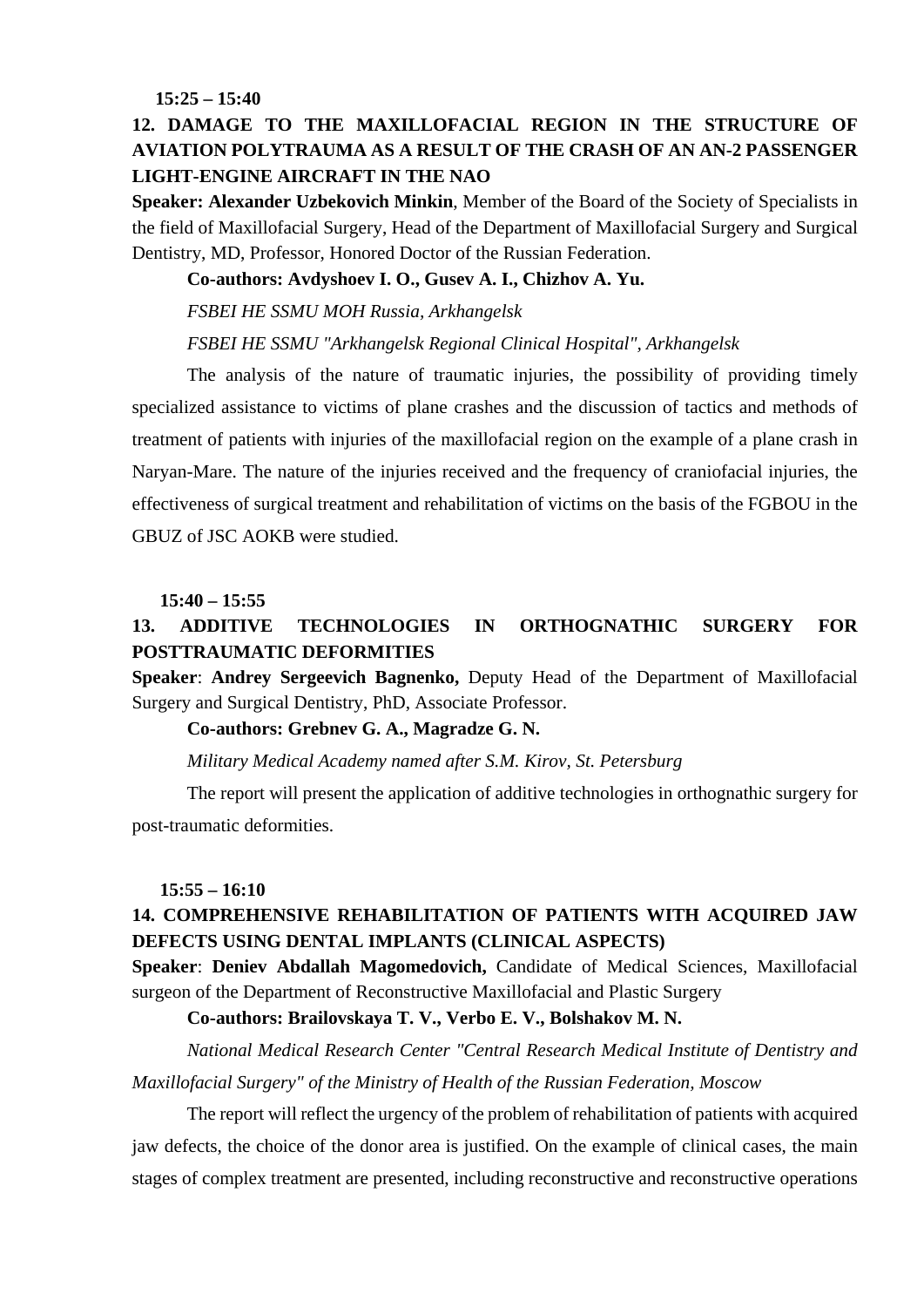aimed at eliminating acquired jaw defects with the use of avascular and revascularized autografts and subsequent dental rehabilitation.

#### **16:10 – 16:25**

## **15. PROSPECTS FOR THE USE OF BIODEGRADABLE MATERIALS BASED ON MAGNESIUM ALLOYS IN MAXILLOFACIAL TRAUMATOLOGY**

**Speaker: <sup>1</sup> Samutkina Marina Gennadievna,** Candidate of Medical Sciences, Associate Professor of the Department of Maxillofacial Surgery and Dentistry of the Federal State Budgetary Educational Institution of the Russian Ministry of Health.

**Co-authors: 1 Bayrikov I. M., 2 Merson D. L.**

*<sup>1</sup> FSBEI HE SamSMU MOH Russia (Samara)* 

*<sup>2</sup> Togliatti State University (Togliatti)*

The report is intended for maxillofacial surgeons, dental surgeons. To select osteofixers and bone replacement materials, it is necessary to analyze the processes of implant biodegradation. The introduction of digital technologies into the experimental and clinical practice of maxillofacial surgeons makes it possible to carry out topical diagnosis of a defect, determine the material for replacing defects and fixing bone fragments. The report presents the results of experimental studies of the use of magnesium alloys. Expected educational results: following the results of the participation, specialists will be able to get acquainted with the possibilities of using new material.

#### **16:25 – 16:40**

### **16. PROLONGED REGIONAR CATHETER BLOCKADE IN PATIENTS WITH MANDIBULAR FRACTURES**

**Speaker: 1 Stolyarenko Pavel Yuryevich,** Candidate of Medical Sciences, Associate Professor of the Department of Maxillofacial Surgery and Dentistry.

**Co-authors: 1 Fedyaev I. M., 1 Bayrikov I. M., 2 Gafarov H. O.**

*<sup>1</sup> FSBEI HE SamSMU MOH Russia (Samara)*

*<sup>2</sup> Tajik Institute of Postgraduate Training of Medical Personnel of the Ministry of Health of the Republic of Tajikistan (Republic of Tajikistan, Dushanbe)*

The experience of using long-term regional anesthesia of the mandibular nerve (DRN) using a catheter during osteosynthesis of the mandible is analyzed, the promising possibilities of the method are substantiated. During the period from 1987 to 2021, DRN was performed in 886 patients with mandibular fractures aged  $38.5 \pm 14.2$  years (from 14 to 86 years). Conclusion. DRANN for fractures of the mandible is a component of multimodal anesthesia and self-anesthesia during osteosynthesis, as well as in the pre- and postoperative period. Many years of experience in using the method has shown its effectiveness, safety and accessibility. The method can be used in a maxillofacial hospital and intensive care unit.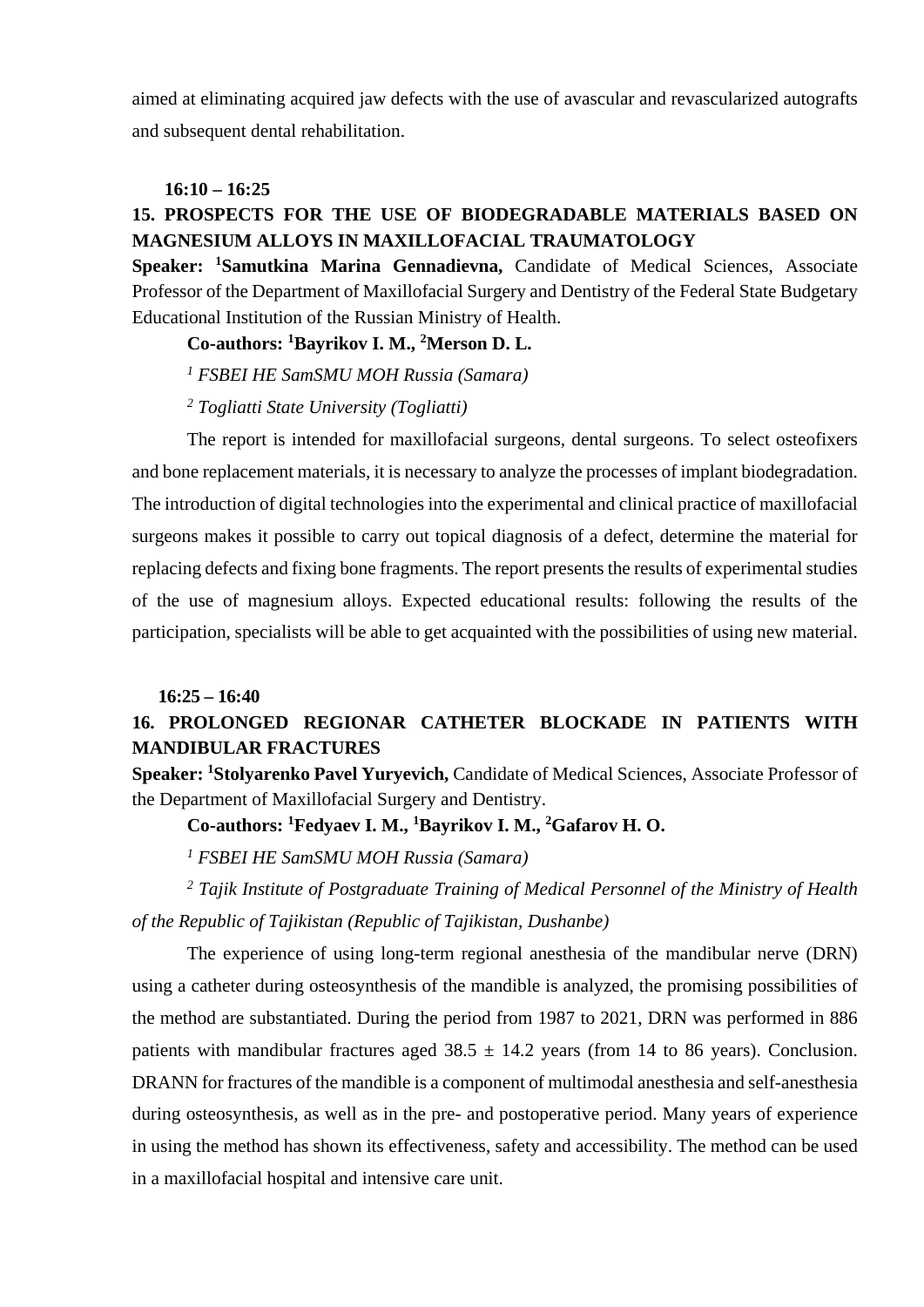# **June 7, 2022 MEETING OF THE PROFILE COMMISSION**

#### **9:00-11:00**

# **1. ANALYSIS OF CLINICAL RECOMMENDATIONS BY PROFILE TRAUMATOLOGY OF THE MAXILLOFACIAL**

**Speaker: Pankratov Alexander Sergeevich,** MD, Professor of the Department of Maxillofacial Surgery named after N.N. Bazhanov of the Borovsky Institute of Dentistry, I.M. Sechenov First Moscow State Medical University of the Ministry of Health of Russia (Sechenov University, Moscow).

**Co-author: Ivanov S. Yu.,** Professor, corresponding member RAS Head of the Department of Maxillofacial Surgery named after N.N. Bazhanov of the Borovsky Institute of Dentistry of the I.M. Sechenov First Moscow State Medical University of the Ministry of Health of Russia (Sechenov University), Head of the Department of Maxillofacial Surgery and Surgical Dentistry of the RUDN Ministry of Education of Russia, Vice President of the Society of Specialists in the Field of Maxillofacial Surgery.

Clinical recommendations are an important normative document on the basis of which a conclusion will be made about the quality of medical care provided to the patient. They should be accepted, and subsequently revised, only after discussion by a wide medical audience, because a separate expert commission is not able to cover all aspects encountered in clinical practice. The report focuses on the controversial aspects of these recommendations that require the decision of the medical audience.

## **2. INTERNATIONAL CONCEPT OF TEAM TREATMENT AND REHABILITATION OF CHILDREN WITH FACIAL CLEFT AND ITS IMPLEMENTATION IN THE ARKHANGELSK REGION ACCORDING TO THE DATA OF THE STATE MEDICAL INSTITUTION OF JSC "P.G. VYZHLETSOV AODKB"**

**Speaker: Minkin A.U**., Doctor of Medical Sciences, Head of the Department of Maxillofacial Surgery and Surgical Dentistry of SSMU, Chief freelance specialist in Maxillofacial Surgery of the Arkhangelsk region.

**Co-authors: Uskova G. E., Kazachuk A. I., Simakova A. A., Dedkova A. I**.

*FSBEI HE SSMU MOH Russia, Arkhangelsk*

The frequency of detection of various forms of crevices in the Arkhangelsk region over the past decade has averaged 1:830 (1.2%). Every year in the Arkhangelsk region, about 15-25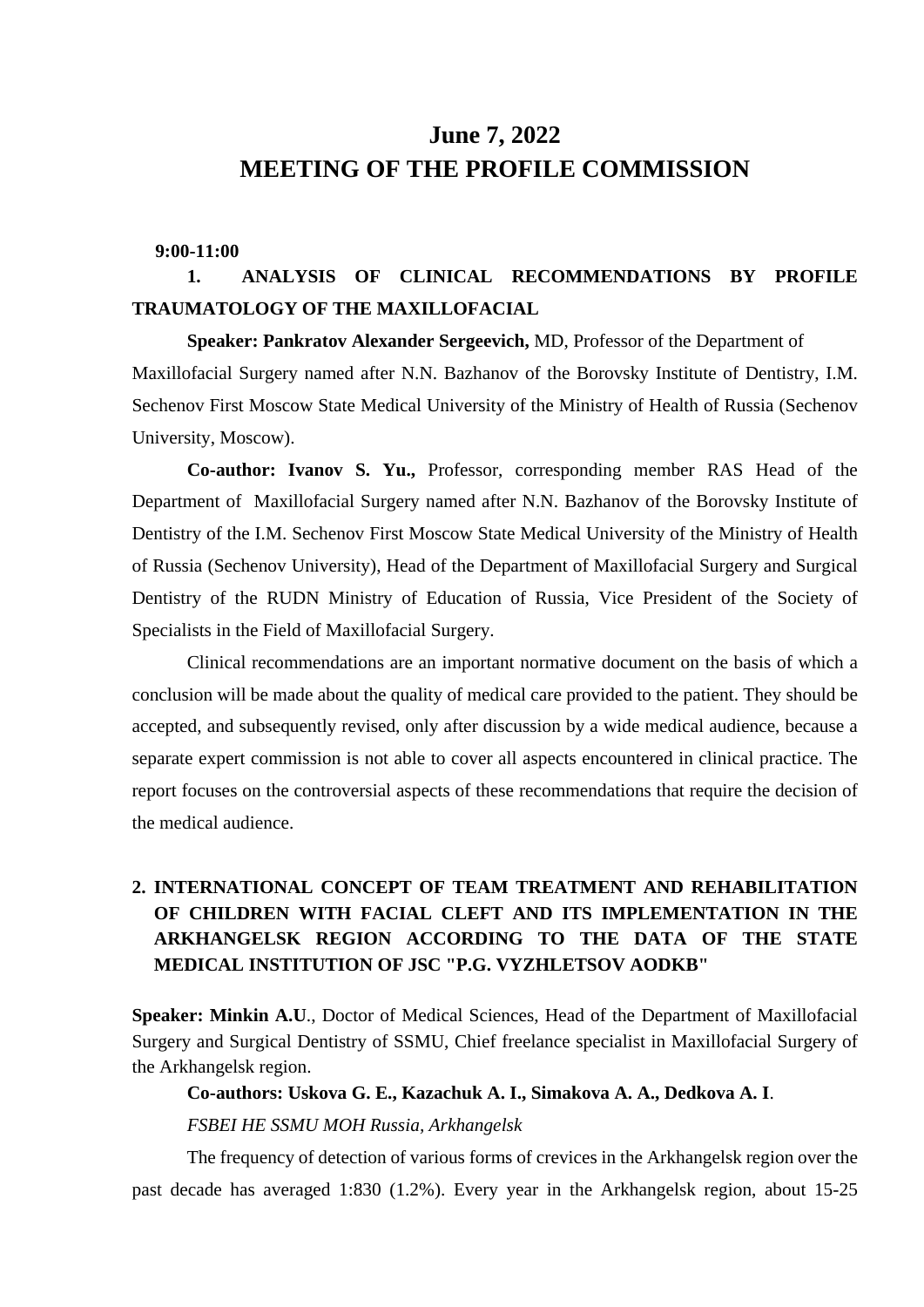children are born with various types of facial clefts. 280 people aged 0 to 18 years with this pathology are registered at the dispensary. Joint work with the University Clinic of Bergen (Norway), where a unified program for the treatment and rehabilitation of this category of patients with excellent long-term results was developed and implemented, allowed us to radically change the surgical approach in the treatment of children with congenital clefts in our region.

#### **11:00 – 11:20**

#### **3. POST-TRAUMATIC DEFORMATION OF THE AURICLE**

**Speaker: Tamara Zurabovna Chkadua,** MD, Professor, Head of the Maxillofacial Surgery *National Medical Research Center "Central Research Medical Institute of Dentistry and Maxillofacial Surgery" of the Ministry of Health of the Russian Federation, Moscow*

A new tactic has been developed in the diagnosis, surgical interventions and rehabilitation of patients with post-traumatic deformation of the auricle.

#### **11:20 – 11:40**

## **4. EXPERIENCE IN THE TREATMENT OF CHILDREN WITH CRANIOFACIAL-MAXILLOFACIAL INJURIES RESULTING FROM MAN-MADE DISASTERS. FEDERAL MONITORING, FEDERAL PROTOCOL, FEDERAL REGISTER – UTOPIA OR EFFECTIVE MANAGEMENT**

**Speaker: Lopatin Andrey Vyacheslavovich,** Head of the Head and Neck Surgery Center of the RNIMU of the Ministry of Health of the Russian Federation, MD, Professor.

**Co-authors: Yasonov S. A., Batyunin V. A., Skapenkov I. N., Petryaikina E. E., Prometnoy D. V., Bryusov G. P., Negoda P. M.**

*Russian Children's Clinical Hospital of the N.I. Pirogov Russian State Medical University Ministry of Health of Russia, Moscow.*

Evaluation of the results of treatment of children with craniofacial injuries in a level 4 hospital, depending on the time elapsed after the injury. Analysis of the work of the Federal Remote Resuscitation Advisory Center in the organization of timely high-tech assistance to this group of patients.

#### **11:40 – 12:00**

# **5. COMPARATIVE ANALYSIS OF OPEN AND CLOSED REPOSITION OF FRACTURES OF CRANIO-MAXILLOFACIAL BONES IN THE ACUTE PERIOD IN YOUNG CHILDREN**

**Speaker: Alexander Anatolyevich Sletov,** MD, Professor, Department of Surgical Dentistry and Maxillofacial Surgery

**Co-authors: Loktionova M. V., Sletova V. A., Gabbasova I. V.**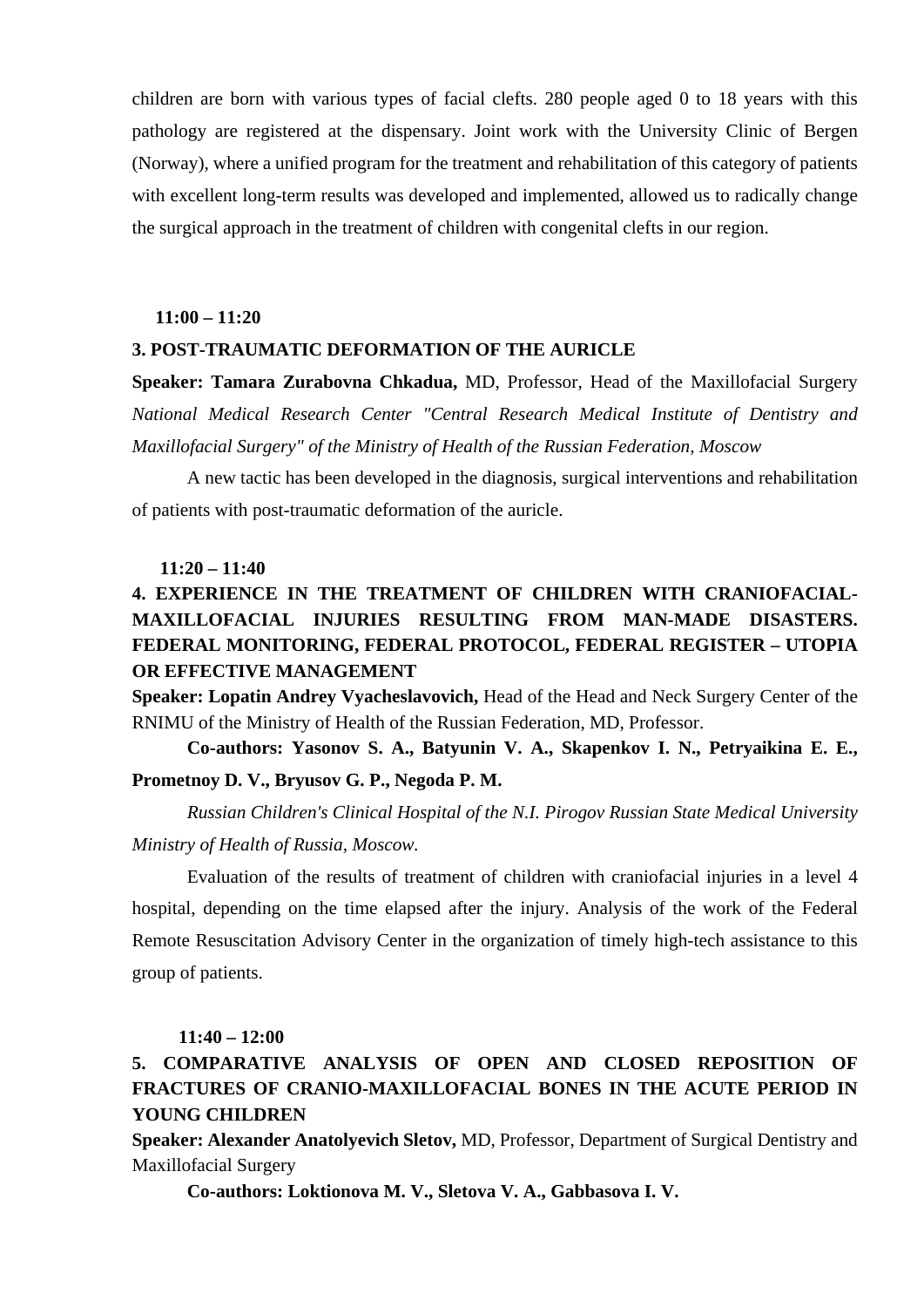#### *FSBEI HE SSMU MOH Russia, Stavropol*

Trauma to the cranio-maxillofacial bones in childhood with damage to the growth zones and areas leads to a number of problems that worsen over time. Isolated injuries of the maxillofacial region occur only in 20% of cases, the rest occur in combination with neurological symptoms, the diagnosis of which is very difficult. From 2015 to 2021, 83 children aged 3 to 9 years, with various localization of injuries and concomitant neurological symptoms, were operated on in the GBUZ of the SC SKKB with combined pathology of the craniofacial region. Minimally invasive surgical intervention contributes to an adequate response of the body to aggression, with minimal risk of postoperative complications and normal continuation of the growth of cranio-jaw bones, in conditions of preserved physiological biomechanics. High rehabilitation speed, contributes to the rapid return of the child to the usual way of life.

#### **12:00 – 12:15**

### **6. FRACTURES OF THE BONES OF THE MIDDLE ZONE OF THE FACE IN CHILDHOOD (DIAGNOSIS, TREATMENT, OUTCOMES)**

**Speaker: Emirbek Abdulkerimovich Emirbekov,** Assistant of the Department of Maxillofacial Surgery and Surgical Dentistry named after A.A. Limberg, Head. Department of Maxillofacial Surgery of the K.A. Rauhfus VMT DSMCC

#### **Co-authors: Semenov M. G., Podyakova Yu. A., Kishtiliev M. Z.**

#### *I.I. Mechnikov NWSMU MOH Russia (Saint Petersburg)*

A feature of fractures of the bones of the middle zone of the face is the high frequency of craniocerebral injuries of varying severity, involvement in the pathological process of the paranasal sinuses, orbits, which can lead to the development of persistent neurological, visual disorders, the function of the paranasal sinuses. At the same time, violations of the dental relationship, restriction of the function of chewing, as well as the development of post-traumatic aesthetic disorders in a growing organism require special tactics in the diagnosis, treatment and dispensary observation of this category of victims. The report will discuss the experience of treating fractures of the bones of the middle zone of the face in children in a multidisciplinary children's hospital.

#### **12:15 – 12:30**

### **7. ISSUES OF REHABILITATION OF PATIENTS AFTER PROLONGED INTERJAW IMMOBILIZATION WITH FRACTURES OF THE MANDIBLE**

**Speaker: Leyli Umidovna Valieva,** postgraduate student of the Department of Maxillofacial Surgery named after N. N. Bazhanov of the Institute of Dentistry named after E. V. Borovsky

**Co-author: Pankratov A. S.**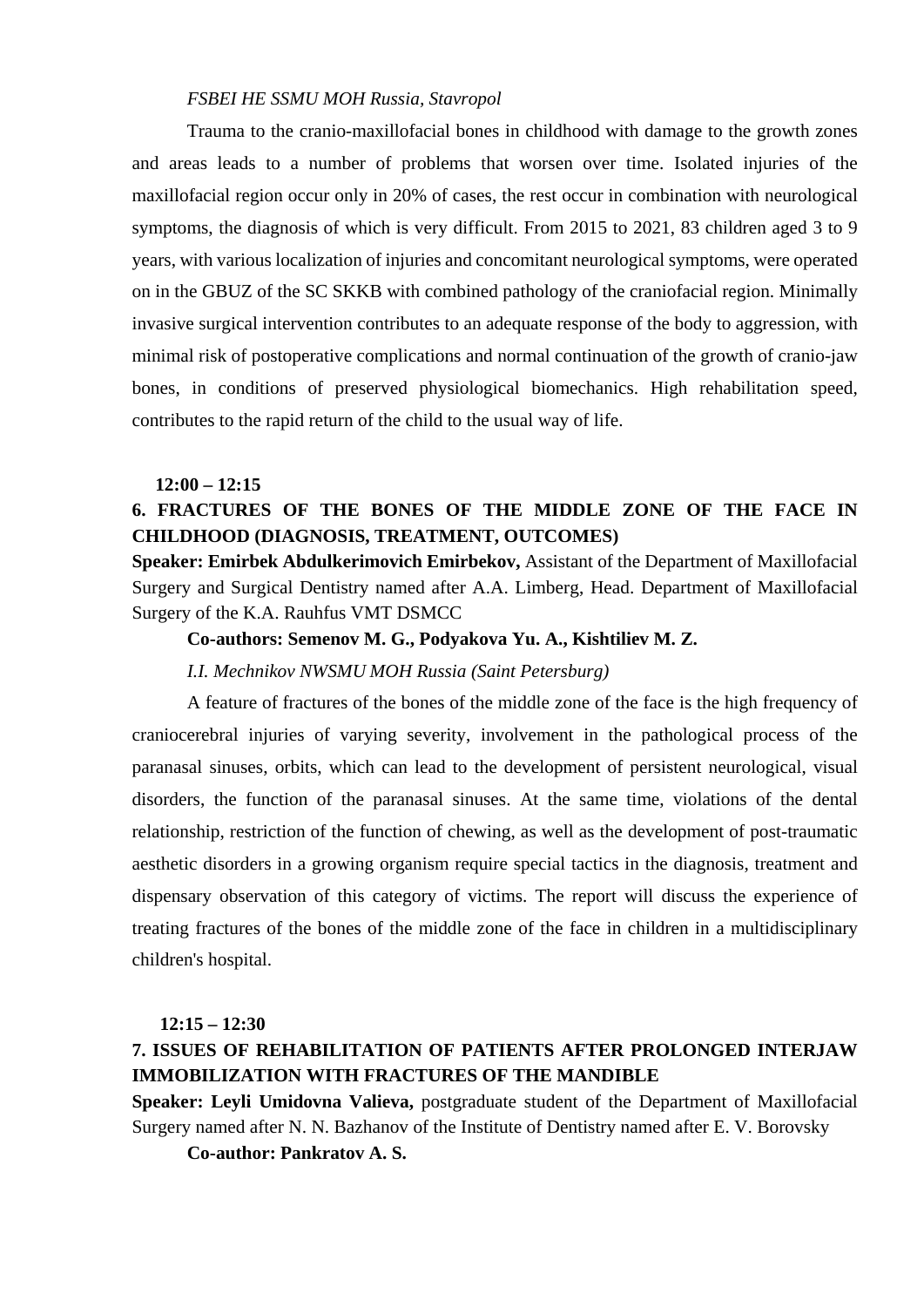*Sechenov First Moscow State Medical University of the Ministry of Health of Russia (Sechenov University), Moscow*

Prolonged interdigital immobilization in fractures of the lower jaw causes serious functional disorders in the work of the dental apparatus. The most important of them is the dysfunction of the masticatory muscles, which, in turn, can be a trigger for the development of disorders of the temporomandibular joint. Therefore, of fundamental importance, in this case, is the restoration of muscle balance in the shortest possible time. The work is devoted to the problem of establishing reference values that allow to judge in dynamics the normal restoration of the complex function of the masticatory muscles and the correction of emerging disorders by actively influencing the neuromuscular junction area.

#### **12:30 – 12:45**

### **8. MEDICATION-ASSOCIATED OSTEONECROSIS OF THE JAW: A COMPARATIVE ASSESSMENT OF THE QUALITY OF LIFE OF PATIENTS AFTER DIFFERENT METHODS OF TREATMENT**

**Speaker: Kirill Arturovich Polyakov,** Candidate of Medical Sciences, Associate Professor of the Department of Maxillofacial Surgery named after N.N. Bazhanov of the Borovsky Institute of Dentistry of the I.M. Sechenov First Moscow State Medical University of the Ministry of Health of Russia.

#### **Co-authors: Ivanov S. Yu., Popova S. V.**

*Sechenov First Moscow State Medical University of the Ministry of Health of Russia (Sechenov University), Moscow*

Modern research and our own clinical experience show that drug-associated osteonecrosis of the jaws occur quite often against the background of ongoing chemotherapy for bone metastases. The number of cases is steadily increasing. One of the issues is the change in the quality of life of patients after radical surgical interventions, as this is one of the reasons why patients and doctors sometimes postpone surgery until the disease passes to the next stages. Our study shows that radical surgical treatment, as a rule, significantly improves the patient's quality of life, unlike palliative interventions and conservative treatment. Thus, despite the large volume of resection, in general, the patient experiences significant relief and improvement in all parameters. The expansion of the scope of the operation and its earlier implementation lead to an improvement in the results of treatment and prognosis for osteonecrosis.

#### **12:45 – 13:05**

#### **9. POSTTRAUMATIC LOWER MICROGNATHIA IN ADOLESCENTS**

**Speaker: Mikhail Georgievich Semenov,** Head of the Department of Maxillofacial Surgery and Surgical Dentistry named after A.A. Limberg, MD, Professor of I.I. Mechnikov NWSMU

**Co-authors: Emirbekov E.M., Muratov I.V., Zakharova E.S., Podyakova Yu.A., Kishtiliev M.Z.**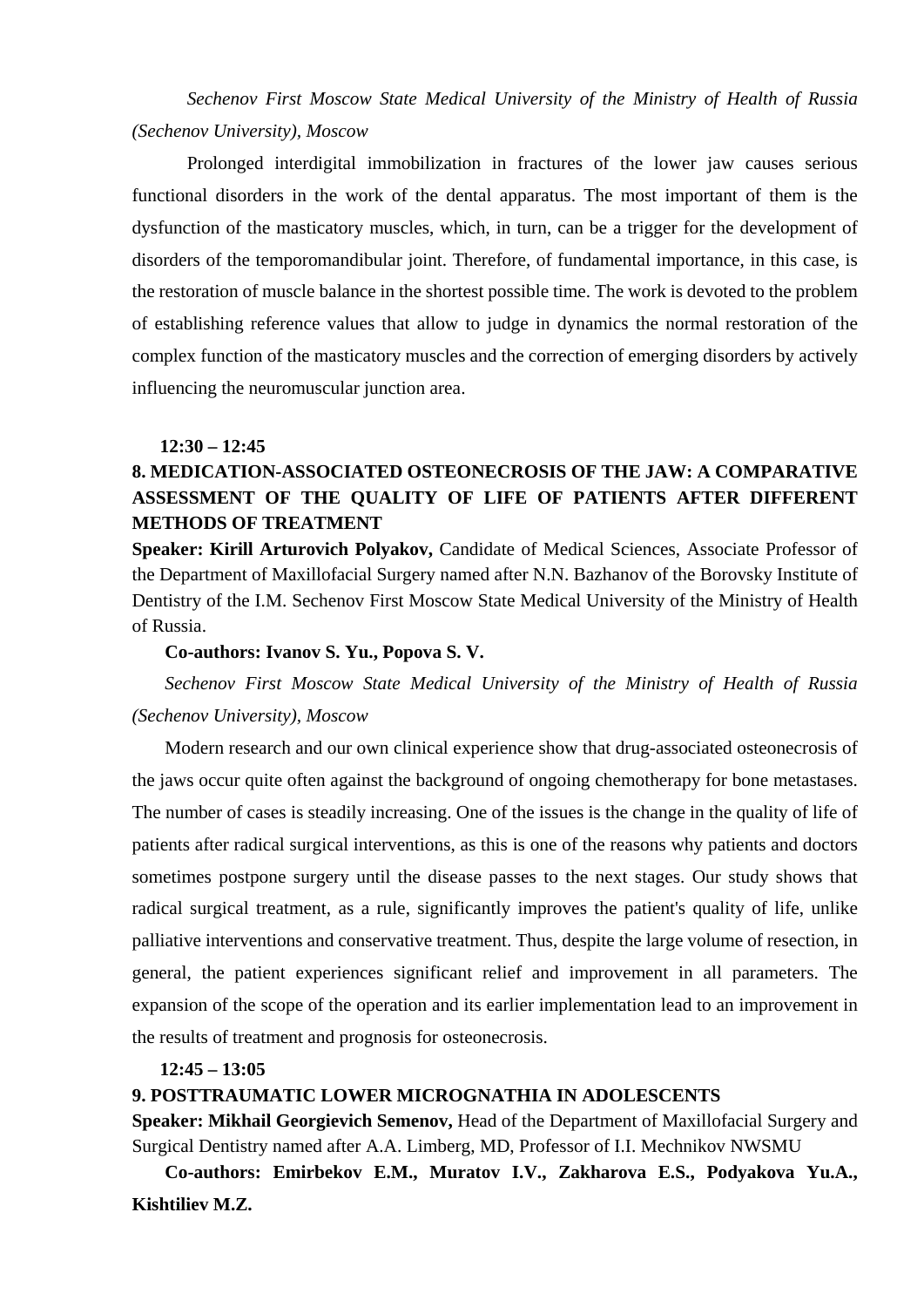#### *I.I. Mechnikov NWSMU (Saint Petersburg)*

Traumatic injuries of the mandible, especially the condylar process, in children, in the absence of treatment or incorrectly chosen tactics, can lead to underdevelopment of the jaw by the type of lower "condylar" micrognathia and the development of secondary deformation of the bones of the facial part of the skull. The report presents the long-term experience of observing children with the consequences of fractures of the lower jaw, the experience of treatment both in the acute period of trauma and post-traumatic deformities of the jaw bones is evaluated.

#### **13:05 – 13:20**

### **10. OUR EXPERIENCE IN REHABILITATION OF PATIENTS WITH POST-TRAUMATIC DEFECTS AND DEFORMITIES OF THE MAXILLOFACIAL REGION**

**Speaker: Vladimir Mikhailovich Mikhailyukov,** Maxillofacial and plastic surgeon, PhD, Associate Professor of the Department of Maxillofacial and Plastic Surgery

#### **Co-author: Drobyshev A. Yu.**

#### *FSBEI HE MSUMD MOH Russia (Moscow)*

Post-traumatic defects and deformities of the eye socket are a frequent consequence of severe trauma to the middle zone of the face (NWL). Currently, the number of patients with this pathology is increasing, which is associated with an increase in the frequency of road accidents (accidents), domestic conflicts. Severe traumatic damage to the eye socket can lead to its deformities, functional disorders in the form of changes in the position of the eyeball, its damage and cosmetic defects, as a result of which the victims may experience severe mental disorders, leading them to social maladaptation. The social significance and relevance of this problem are related to the fact that mostly young and able-bodied people are more likely to suffer traumatic damage to the eye socket. Incorrect and untimely provision of surgical care to patients with traumatic injuries of the eye socket leads to its persistent post-traumatic defects and deformations.

# **Poster presentations**

# **1. NEW ASPECTS IN THE PREVENTION OF TRAUMATIC OSTEOMYELITIS OF THE JAW BONES**

**Speaker: Said Omar Abdulrahman Said,** Postgraduate student of the Department of Surgical Dentistry.

#### **Co-authors: Pokhodenko-Chudakova I. O., Maksimovich E. V.**

*Educational institution "Belarusian State Medical University", Republic of Belarus, Minsk*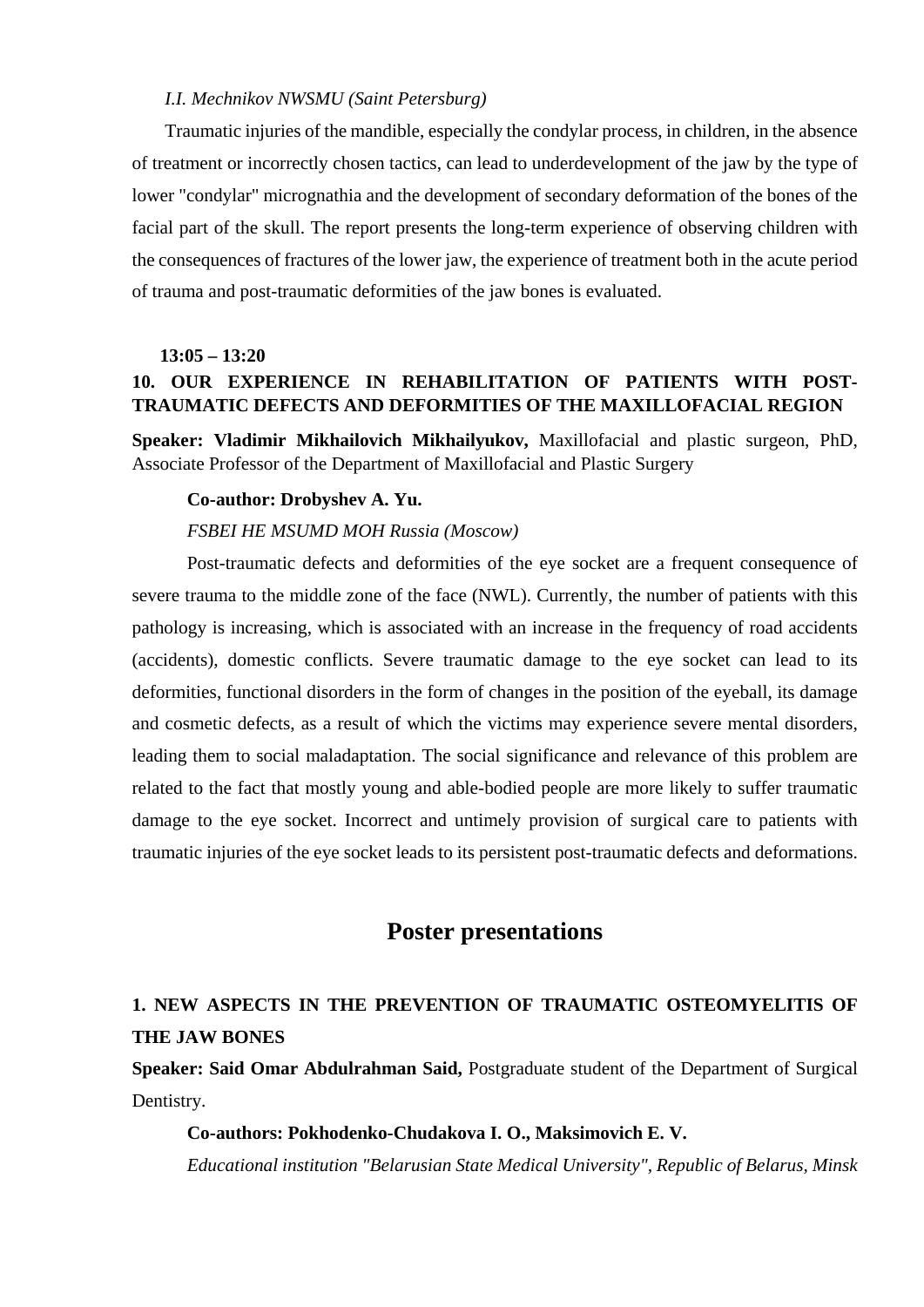The incidence of traumatic osteomyelitis of the jaw bones, despite the emergence of new informative methods of early diagnosis, as well as the development of new types of fixation of fragments and immobilization of the jaws, highly effective methods of conservative pharmacological and non-pharmacological treatment, does not tend to decrease. Currently, it has been established that the oral cavity can be a reservoir of H. pylori in the human body, the persistence of this microorganism in the dental pockets, oral fluid, plaque associated with the presence of H. pylori in the mucous membrane of the stomach and duodenum in a number of gastroduodenal diseases has been determined. Patients with fractures of the jaw bones with a history of diseases associated with H. pylori are considered by the authors to be at risk of developing traumatic osteomyelitis.

# **2. PRACTICAL USE OF 3D PRINTING IN MAXILLOFACIAL TRAUMATOLOGY AT THE UNIVERSITY HOSPITAL CENTER OF LILLE – FRANCE**

**Speaker: Druelle Charles,** Maxillofacial surgeon MD, Consultant physician (Lille, France)

3D printing in maxillofacial surgery has many applications. Its use in reconstructive surgery, whether after oncological operations or ballistic trauma (wounds), is well known from the scientific literature, especially with the use of cutting guides to increase surgical accuracy and shorten operating time. In traumatology, most of the cases that surgeons face require standardized surgery. In these cases, 3D printing does not bring any benefit to the patient and may even delay the operation (due to the time required to remove the impression). On the other hand, patients suffering from complex maxillofacial injuries, for which medical care may be delayed for several hours, can benefit greatly from such methods. In our clinic, we used 3D models of this kind mainly to create maxillofacial arches to restore occlusion before immobilization of the fracture and 3D visualization of the fracture at a scale of 1:1, which allows us to more accurately preserve the bone at the stages of reposition and osteosynthesis. Although it may not be an absolute necessity for treatment in such cases, the 3D models created have really facilitated the surgical procedure. In this presentation, we will talk about cases where 3D printing has been used to improve the surgical procedure for maxillofacial trauma (in our service of the Lille University Hospital Center), about the cost of this approach and the time required to create and print models, as well as for any other planning related to the operation. We will also discuss several models created to help the surgeon visualize the post-traumatic anatomy of some patients before surgical correction.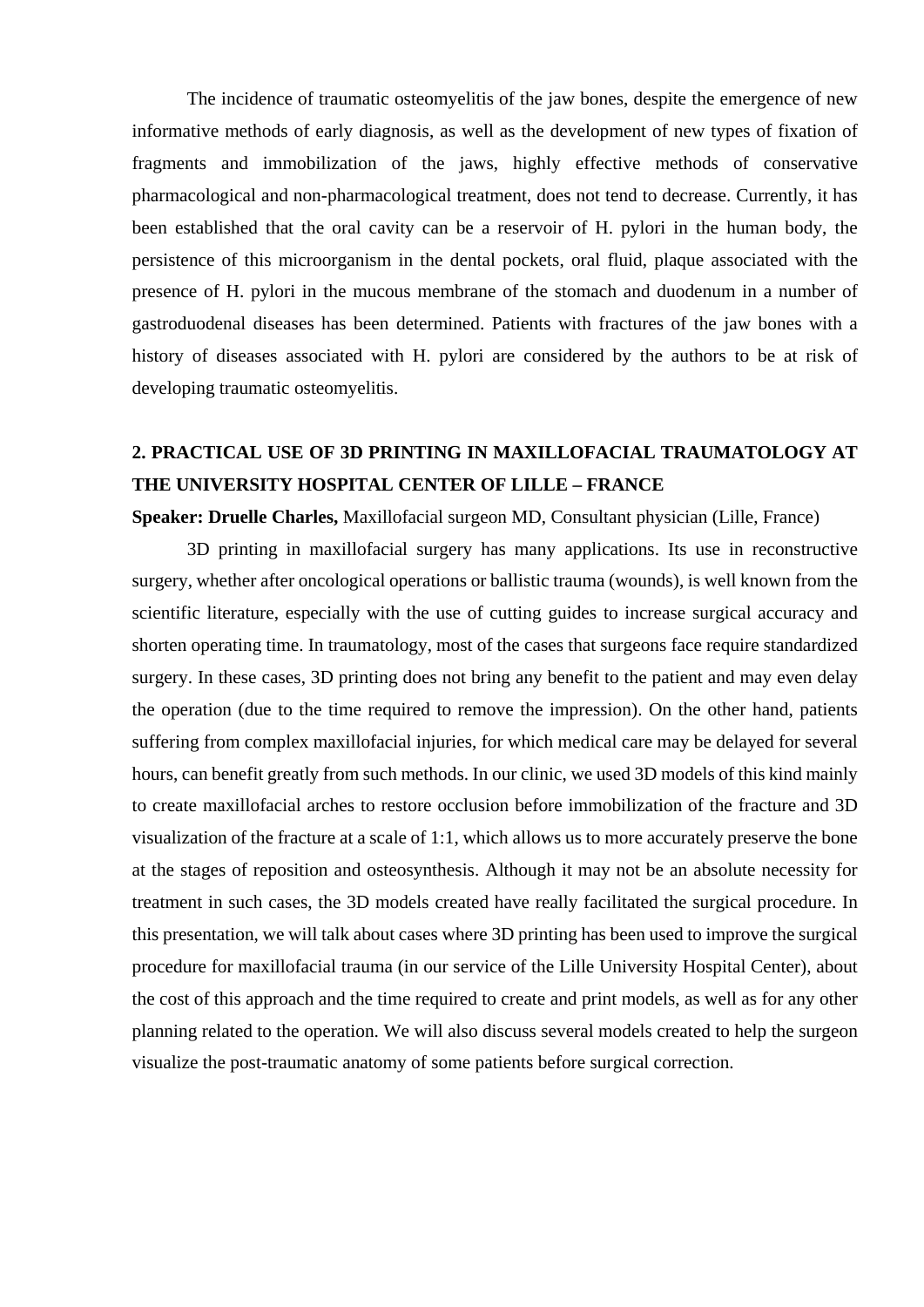### **3. EXPRESS DIAGNOSTICS OF PSAF AUTOADAPTATION (VKB) IN THE TREATMENT AND REHABILITATION OF PATIENTS WITH CRANIOFACIAL LESIONS AND INJURIES**

**Speaker: Mikhail Mikhailovich Solovyov,** Honored Scientist of the Russian Federation, MD, Professor

**Co-authors: Soloviev M. M. (IV), Khatskevich G. A., Trofimov I. G., Avetikyan** 

**V. G., Finikov A. V., Ivanov A. R., Tumanov E. V., Onokhova T. L., Popov B. A.**

*First St. Petersburg State Medical University named after I.P. Pavlov of the Ministry of Health of the Russian Federation, St. Petersburg.*

The modern ideology of medicine, reflected in WHO documents, requires a systematic biopsychosocial approach to the examination, diagnosis, and development of individually oriented comprehensive treatment and rehabilitation plans for patients with lesions and injuries of the CHLO. The report presents the method of diagnosis of PSAF (psycho-socio-anatomicalfunctional) autodesdaptation in the practice of a maxillofacial surgeon in the context of traumatic pathology, post-traumatic rehabilitation, methods of communication between a doctor and a patient in the context of a non-paternalistic model.

#### **4. INJURY OF THE TEMPOROMANDIBULAR JOINT**

**Speaker: 1 Alexey Viktorovich Vasiliev,** Doctor of Medical Sciences, Professor

**Co-author: 2Emirbekov E. A.,** Candidate of Medical Sciences, assistant

*<sup>1</sup> First St. Petersburg State Medical University named after I.P. Pavlov of the Ministry of Health of the Russian Federation, St. Petersburg*

*<sup>2</sup> FSBEI HE NWSMU MOH Russia, St. Petersburg*

Injuries to the structures of the temporomandibular joint (TMJ) are very diverse and require a differentiated approach in choosing a treatment method. The report presents a working clinical classification of VNCH injuries: dislocations, hematomas, extra- and intra-articular fractures of the condylar process, damage to the capsule and cartilaginous disc, damage to the bone structures of the articular cavity and the base of the skull. The recommended methods of differential diagnosis and algorithms of conservative or surgical treatment will be illustrated by numerous clinical examples.

# **5. TACTICS AND FEATURES OF SURGICAL TREATMENT OF HIGH FRACTURES AND POST-TRAUMATIC DEFORMITIES OF THE LOWER JAWS**

**Speaker: Georgy Guramovich Chkhaidze,** Candidate of Medical Sciences,

*National Medical Research Center "Central Research Medical Institute of Dentistry and Maxillofacial Surgery" of the Ministry of Health of the Russian Federation, Moscow*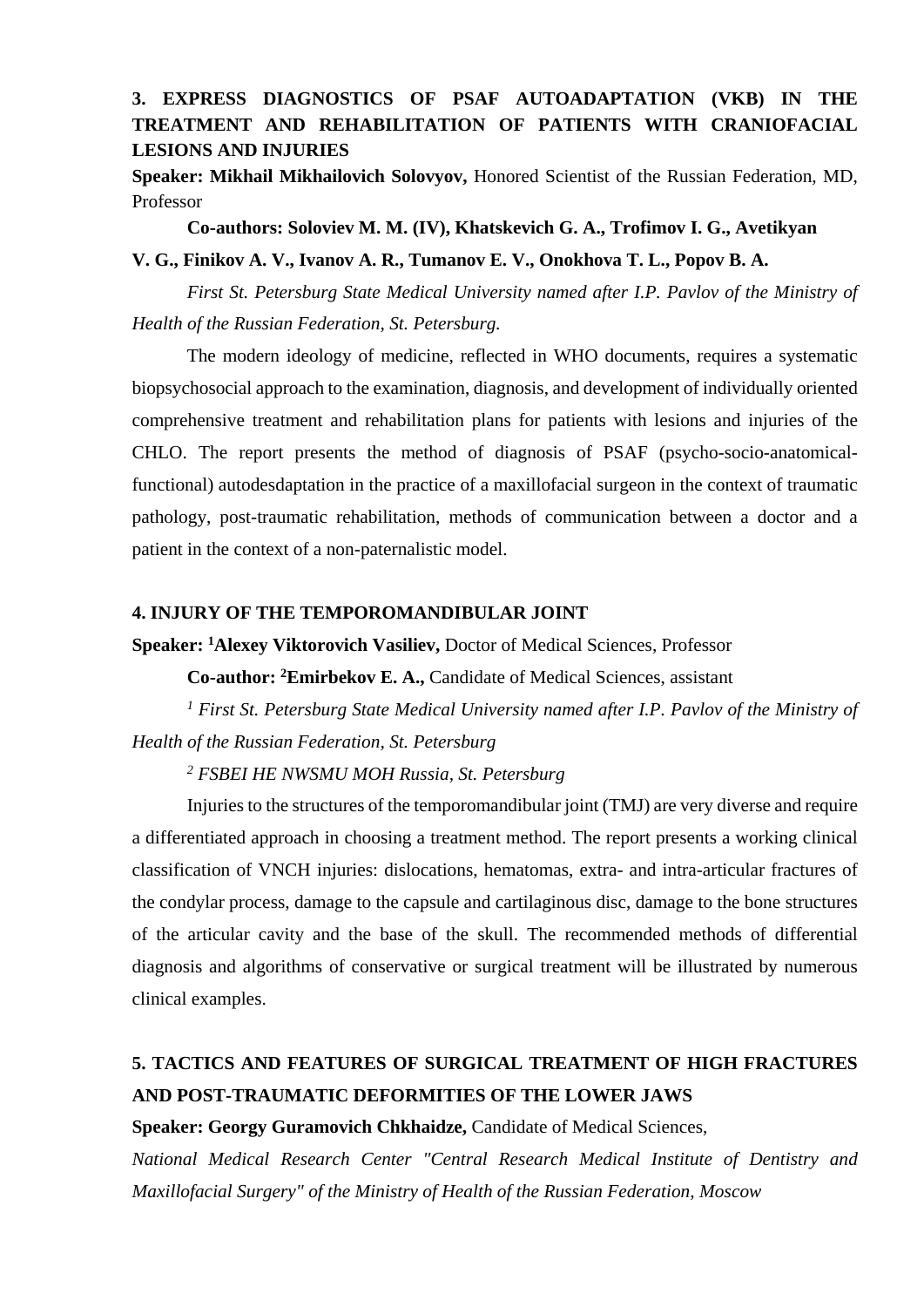The report shows the tactics and features of surgical treatment using endoscopic-assisted osteosynthesis of "high" fractures of the mandible, namely the branch and condyle of the mandible.

# **6. TACTICS OF TWO-STAGE SURGICAL TREATMENT OF POSTTRAUMATIC DEFORMATION OF THE ZYGOMATIC COMPLEX**

**Speaker: Vasily Andreevich Seleznev,** Maxillofacial surgeon Scientific supervisor: MD Butsan S.B.

#### **Co-authors: Yigitaliev Sh. N., Lafishev A. I., Walking A. E., Chernenky M. M.**

*National Medical Research Center "Central Research Medical Institute of Dentistry and Maxillofacial Surgery" of the Ministry of Health of the Russian Federation, Moscow*

On the example of a clinical case, the tactics of a two-stage approach in the reconstruction of post-traumatic deformation of the cheekbone-nasopharyngeal complex will be presented, the tactics of surgical treatment with the justification of decision-making at each stage will be analyzed.

# **7. COMPARATIVE EVALUATION OF METHODS FOR ELIMINATING POST-TRAUMATIC DEFORMITIES OF THE BONE-CARTILAGINOUS PART OF THE NOSE USING VARIOUS VARIANTS AND MODIFICATIONS OF CARTILAGE AUTOGRAFTS**

**Speaker: Magomed Rasulovich Gadzhiev,** resident doctor.

#### **Co-authors: Libin P. V., Sufiomarov N. S.**

*National Medical Research Center "Central Research Medical Institute of Dentistry and Maxillofacial Surgery" of the Ministry of Health of the Russian Federation, Moscow*

The optimal way to eliminate subtotal defects in post-traumatic deformations of the bonecartilaginous part of the nose has been developed through the use of various types and modifications of the treatment of cartilaginous autografts.

# **8. FOREIGN BODIES OF SOFT TISSUES AND BONES OF THE MAXILLOFACIAL REGION IN CHILDREN. TREATMENT TACTICS**

**Speaker: Alexander Sergeevich Seregin,** Candidate of Medical Sciences, Head of the Department of Maxillofacial Surgery of the Pediatric building of the Samara Regional Clinical Hospital named after V.D. Seredavin, chief freelance specialist of the Ministry of Health of the Samara Region for pediatric Maxillofacial Surgery, Associate Professor of the Department of Pediatric Dentistry and Orthodontics.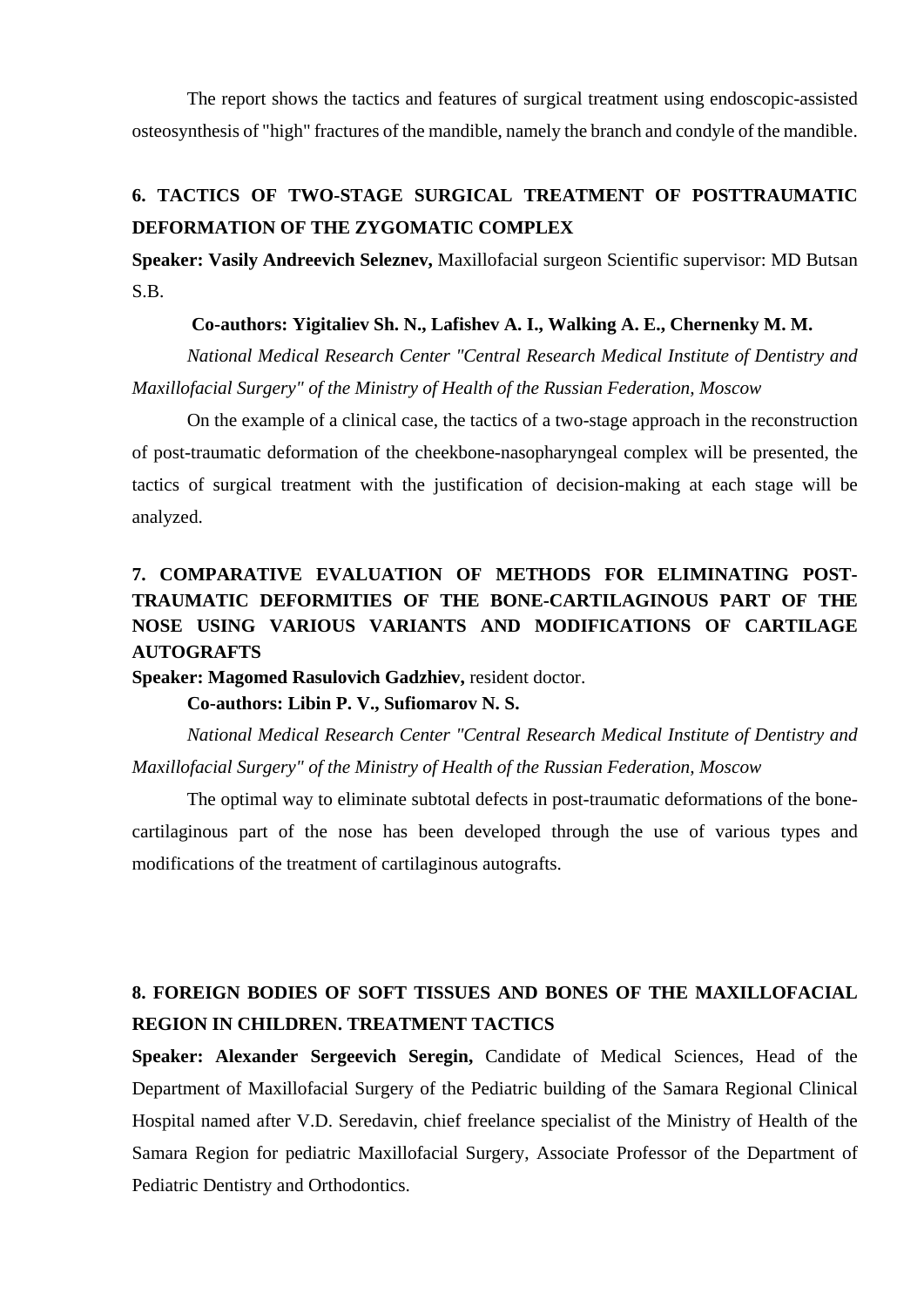#### **Co-authors: Pushkin S. Yu., Sidorova L. N., Bozhkova A. S.**

*FSBEI HE SamSMU MOH Russia (Samara)*

*Samara Regional Clinical Hospital named after V.D. Seredavin (Samara)* 

The report is devoted to the specifics. Clinical cases with different variants of the location of foreign bodies in the soft tissues and bones of the facial skull and tactics of surgical intervention using modern methods of treatment are considered.

# **9. TACTICS OF DENTAL TREATMENT FOR FRACTURES OF THE ALVEOLAR PROCESSES OF THE JAWS**

**Speaker: Dmitry Nikolaevich Kudryashov,** Assistant of the Department of Therapeutic **Dentistry** 

# **Co-authors: Postnikov M. A., Trunin D. A., Chigarina S. V., Afanasyev V. V.**  *FSBEI HE SamSMU MOH Russia (Samara)*

The report discusses the problems associated with the preservation of teeth in fractures of the alveolar processes of the jaws. A protocol for the diagnosis and treatment of such teeth will be proposed, depending on the clinical situation and possible complications, the timing and procedure of dynamic observation, and possible outcomes with the preservation of teeth will be considered. The report is aimed at improving communication between different specialists and is intended for dental surgeons, dental therapists and maxillofacial surgeons.

# **10. MODERN APPROACH IN THE COMPLEX TREATMENT OF PATIENTS WITH DEFORMATIONS OF THE MAXILLOFACIAL REGION**

**Speaker: Grigory Viktorovich Stepanov,** MD, Head of the Department of Pediatric Dentistry and Orthodontics

#### **Co-author: Ulyanova L. G.**

#### *FSBEI HE SamSMU MOH Russia (Samara)*

The report will review and discuss the results of treatment of patients with deformities in the maxillofacial region, including post-traumatic origin. Much attention is paid to the stages of diagnosis not only with the help of well-known basic methods, but also for the first time used to draw up a comprehensive treatment plan for patients with the pathology under study. The presented clinical cases will be of interest to maxillofacial surgeons, orthodontists, orthopedic dentists, dental surgeons, dental therapists, general practice dentists, pediatric dentists. The report will give an idea of new diagnostic methods and a modern approach to the treatment of patients with deformities in the maxillofacial region.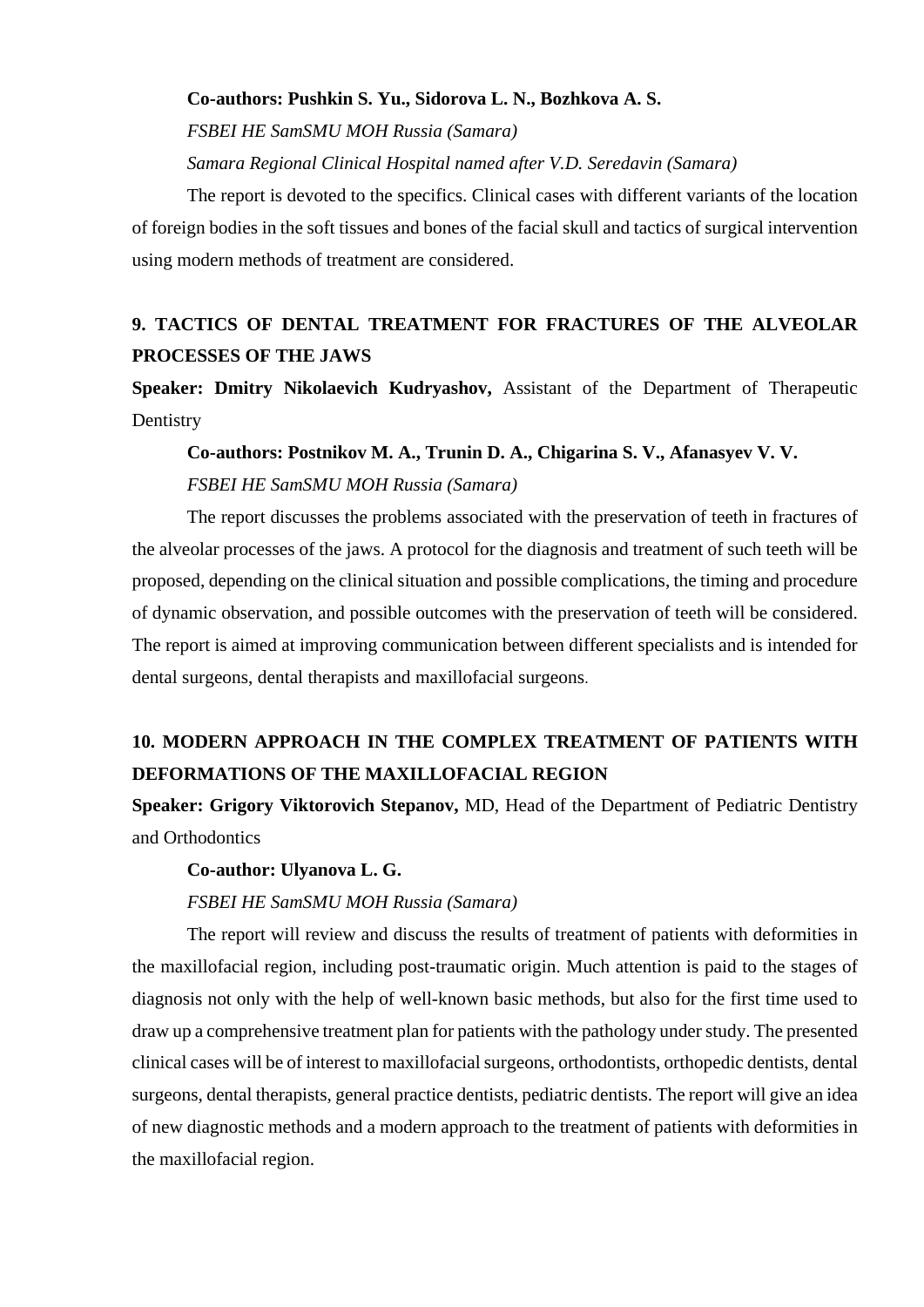# **11. REHABILITATION OF PATIENTS WITH POST-TRAUMATIC BONE DEFECTS OF THE UPPER JAW**

**Speaker: Alexander Dmitrievich Lysov**, Candidate of Medical Sciences, senior lecturer of the Department of Dentistry, dentist -surgeon, orthopedist of dental clinic "Dental-Antistress"

*Private institution educational organization of higher education "Medical University "Reaviz", Samara* 

The report presents a clinical case of implantological rehabilitation of a patient in combination with bone augmentation in the area of maxillary defects using auto- and xenografts stabilized by a titanium mesh. As a result of the event, students will get an idea of a simultaneous approach to increasing bone tissue in the area of upper jaw defects to the volume necessary for the installation of dental implants, which allows optimizing regeneration processes, reducing the likelihood of complications and shortening the treatment time.

### **12. TREATMENT OF PATIENTS WITH WOUNDS OF THE MAXILLOFACIAL AREA AND NECK OF PEACETIME**

**Speaker: Alexander Sergeevich Samykin,** Assistant of the Department of Maxillofacial Surgery and Dentistry, Head of the Department of Maxillofacial Surgery of the Clinics of SamSMU

**Co-authors: Kuznetsov M. V., Stolyarenko P. Yu., Monakov D. V., Rudak K. D., Monakov V. A.**

#### *FSBEI HE SamSMU MOH Russia (Samara)*

The features of diagnosis, clinical picture and surgical treatment of victims with wounds of the maxillofacial region and neck caused by fragments of angle grinder discs and firearms of limited damage (bullets from pneumatic and traumatic weapons) are considered. A feature of this type of injury is the scale of damage to the soft tissues of the face and neck, facial bones, respiratory organs, vision, accompanied by subsequent necrosis with the formation of defects. The treatment of such patients is complex, complex and requires the joint participation of maxillofacial surgeons, ENT doctors, ophthalmologists, neurosurgeons.

# **13. DEGENERATIVE-DYSTROPHIC LESIONS OF THE TEMPOROMANDIBULAR JOINT OF POSTTRAUMATIC GENESIS**

**Speaker: Oleg Valentinovich Slesarev,** MD, Associate Professor of the Department of Maxillofacial Surgery and Dentistry

**Co-author: Radzevich A. S.** *FSBEI HE SamSMU MOH Russia (Samara)*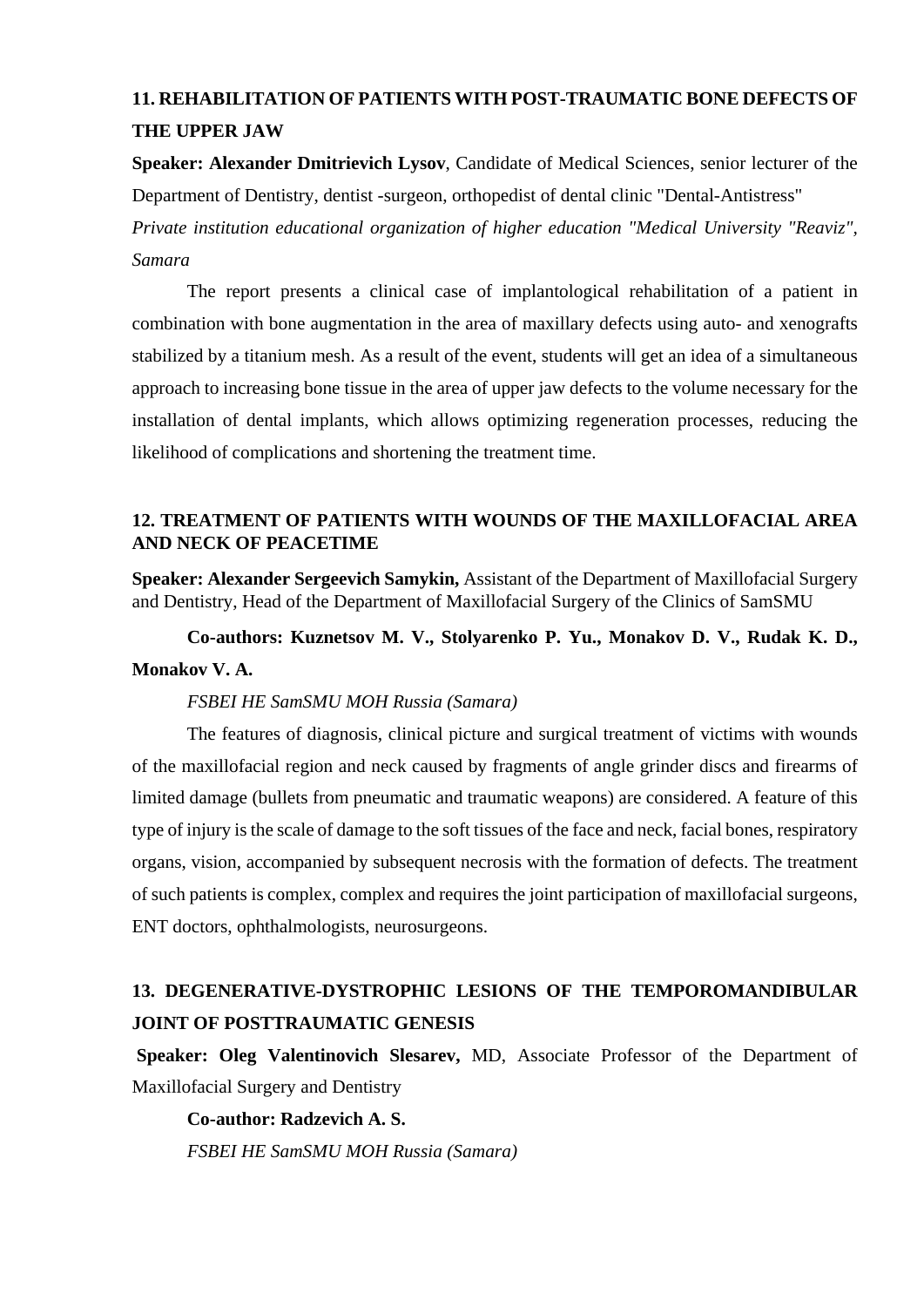Fractures of the mandible in the region of the condyle process in most cases are accompanied by persistent dysfunction of the temporomandibular joint (TMJ). Correct reposition and fixation of bone fragments does not guarantee the restoration of movements of the lower jaw. This is due to post-traumatic violation of the anatomical integrity of the soft-tissue elements of the joint: capsules; ligaments and disc. Complications are caused by dislocation of the disc due to rupture of the joint capsule and retrodiscal ligaments that secure the disc to the capsule and the TMJ head. Consequently, ignoring the data on the state of soft tissue elements of the TMJ, with fractures of the mandible in the condyle process, may be the cause of degenerative-dystrophic.

# **14. ASSESSMENT OF THE PSYCHOLOGICAL PROFILE OF PATIENTS WITH MANDIBULAR FRACTURES**

**Speaker: Irina Igorevna Fischer,** Assistant of the Department of Maxillofacial Surgery and Dentistry

#### *FSBEI HE SamSMU MOH Russia (Samara)*

The study of the quality of life is a fundamentally new method in psychology and medicine, which allows us to study the multidimensional picture of the patient's subjective experience caused by the disease. However, modern studies do not sufficiently reflect the relationship between the psychological characteristics of patients who have been injured in the maxillofacial region and the parameters of quality of life.

# **15. REHABILITATION OF PATIENTS WITH FRACTURES OF THE MANDIBLE AND COMORBID SOMATIC PATHOLOGY BASED ON THE DETERMINATION OF MYELOPEROXIDASE OF THE JAW**

**Speaker: Moskalev Eugeny,** Postgraduate student of the Department of Maxillofacial Surgery and Dentistry.

#### **Co-author: Gubareva I. V.**

#### *FSBEI HE SamSMU MOH Russia (Samara)*

The results of treatment of patients with fractures of the mandible and comorbid somatic pathology using a kit for the determination of human myeloperoxidase by an enzyme immunoassay on the example of clinical cases are considered. The proposed complex of therapeutic measures allowed to improve the functional, cosmetic results and made it possible to improve the quality of life of patients.

### **On June 7, 2022, at the end of the Congress, guests will visit: Institute for Innovative Development**